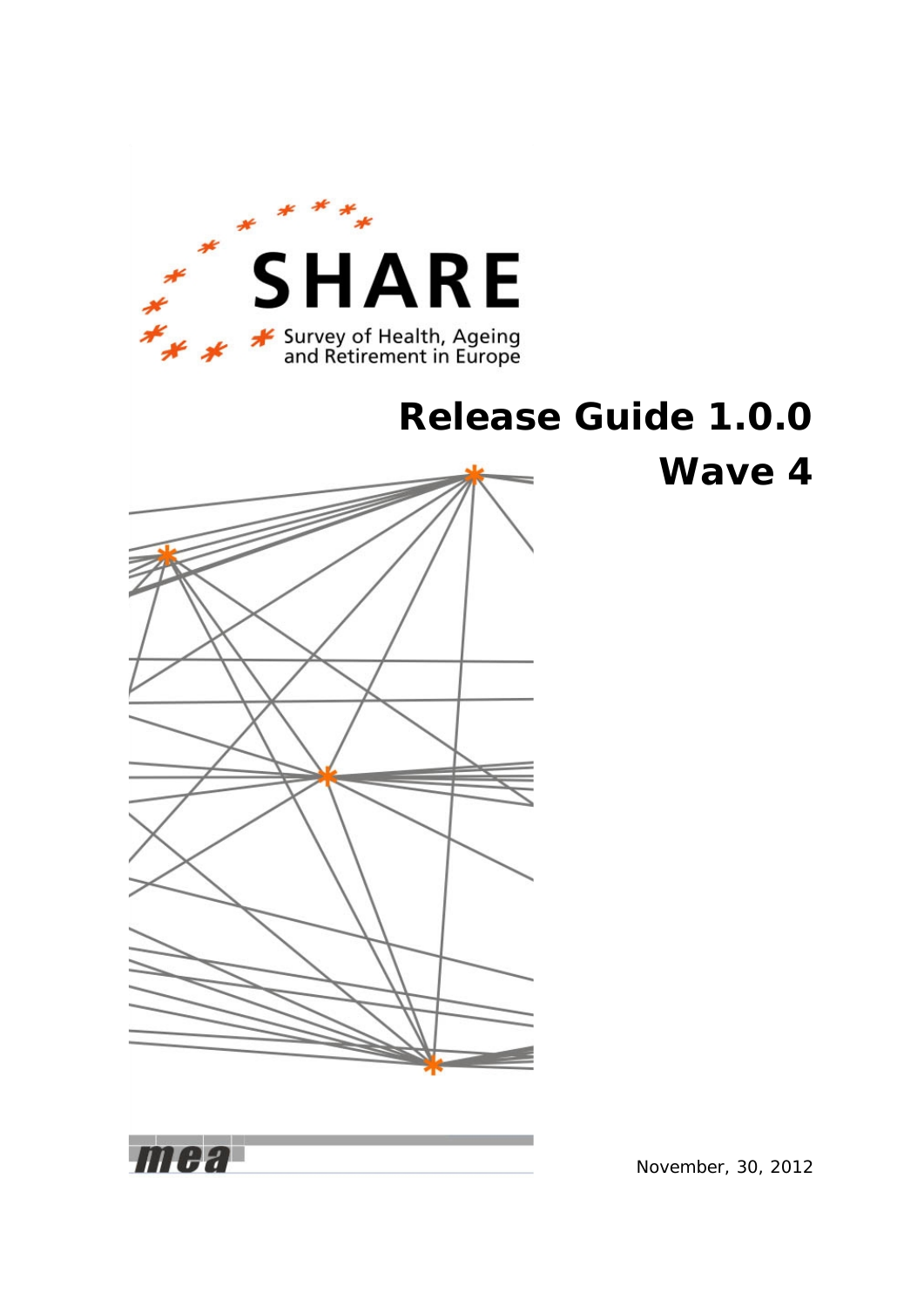

### **Table of Contents**

| 1              |     |                                                                         |  |
|----------------|-----|-------------------------------------------------------------------------|--|
|                | 1.1 |                                                                         |  |
|                | 1.2 |                                                                         |  |
| $\overline{2}$ |     |                                                                         |  |
| 3              |     |                                                                         |  |
| 4              |     |                                                                         |  |
| 5              |     |                                                                         |  |
|                | 5.1 |                                                                         |  |
|                | 5.2 |                                                                         |  |
| 6              |     | Composition of the Data Set and Types of Respondents in SHARE Wave 4  6 |  |
|                | 6.1 |                                                                         |  |
|                |     |                                                                         |  |
| 7              |     |                                                                         |  |
| 8              |     |                                                                         |  |
| 9              |     |                                                                         |  |
| 10             |     |                                                                         |  |
| 11             |     |                                                                         |  |
| 12             |     |                                                                         |  |
| 13             |     |                                                                         |  |
|                |     |                                                                         |  |
|                |     |                                                                         |  |
|                |     | 13.2.1 Key features of the SHARE wave 4 imputation model 15             |  |
|                |     | 13.2.2 List of variables included in the imputation database 18         |  |
|                |     |                                                                         |  |
|                |     | 13.2.4 Value of Flag Variables in the Imputations Module  22            |  |
|                |     |                                                                         |  |
|                |     |                                                                         |  |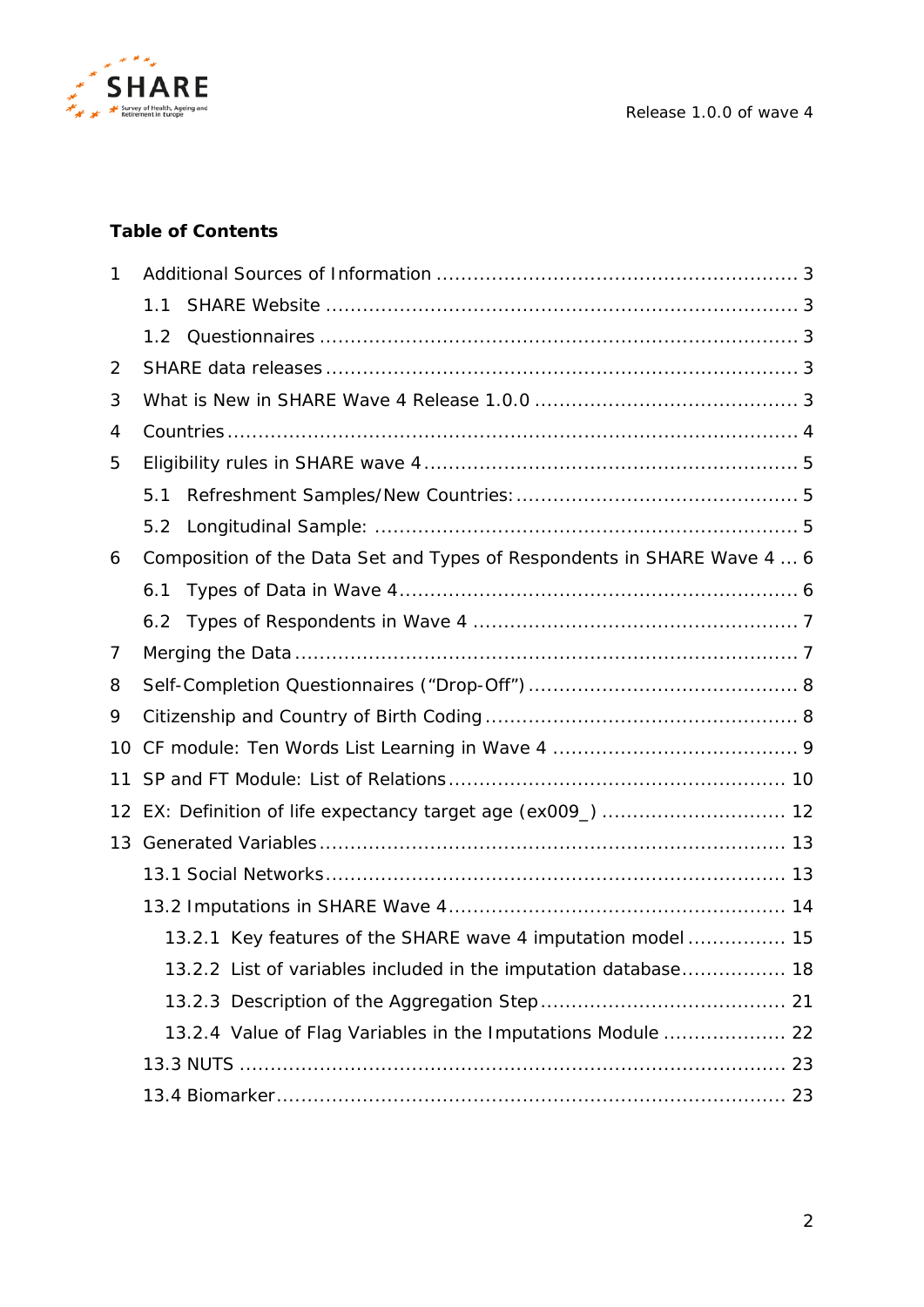

# <span id="page-2-0"></span>**1 Additional Sources of Information**

### <span id="page-2-1"></span>**1.1 SHARE Website**

More general information on SHARE data can be found on the website: <http://www.share-project.org/data-access-documentation.html>

This guide primarily gives an overview of changes and new measures in wave 4, compared to SHARE waves 1 and 2. Information on the naming of variables, the missing codes, and much other helpful material on the SHARE database can be found in the "SHARE Release Guide 2.5.0":

[http://www.share-project.org/fileadmin/pdf\\_documentation/SHARE\\_release\\_guide.pdf](http://www.share-project.org/fileadmin/pdf_documentation/SHARE_release_guide.pdf)

In addition we will publish a volume focussing on the innovations and methodology of SHARE wave 4 soon:

Malter, Frederic, and Axel Börsch-Supan (2013). *SHARE Wave 4: Innovations & Methodology.* Munich: MEA, Max-Planck-Institute for Social Law and Social Policy.

#### <span id="page-2-2"></span>**1.2 Questionnaires**

Generic and country-specific questionnaires are downloadable from the SHAREwebsite: <http://www.share-project.org/data-access-documentation.html>

# <span id="page-2-3"></span>**2 SHARE data releases**

| Wave 1 & Wave 2                                                                                    |                                                |  |
|----------------------------------------------------------------------------------------------------|------------------------------------------------|--|
| Release 1: April 28 <sup>th</sup> , 2005<br>Release 1.0.0: November 28 <sup>th</sup> , 2008        |                                                |  |
| Release 2.0.0: June 19 <sup>th</sup> , 2007                                                        | Release 1.0.1: December $4^{\text{th}}$ , 2008 |  |
| Release 2.0.1: July 5th <sup>th</sup> , 2007                                                       |                                                |  |
| Release 2.2.0: August 19 <sup>th</sup> , 2009                                                      |                                                |  |
| Release 2.3.0: November 13 <sup>th</sup> , 2009                                                    |                                                |  |
| Release 2.3.1: July 28 <sup>th</sup> , 2010                                                        |                                                |  |
| Release 2.4.0: March 17 <sup>th</sup> , 2011                                                       |                                                |  |
| Release 2.5.0: May 11 <sup>th</sup> , 2011                                                         |                                                |  |
| Wave 4<br><b>SHARELIFE Wave 3</b>                                                                  |                                                |  |
| Release 1.0.0: November 24 <sup>th</sup> , 2010<br>Release 1.0.0: November 30 <sup>th</sup> , 2012 |                                                |  |

# <span id="page-2-4"></span>**3 What is New in SHARE Wave 4 Release 1.0.0**

- Four new countries: Estonia, Hungary, Portugal, and Slovenia
- New integrated social networks module with respective generated variables
- Biomarker variables for Germany only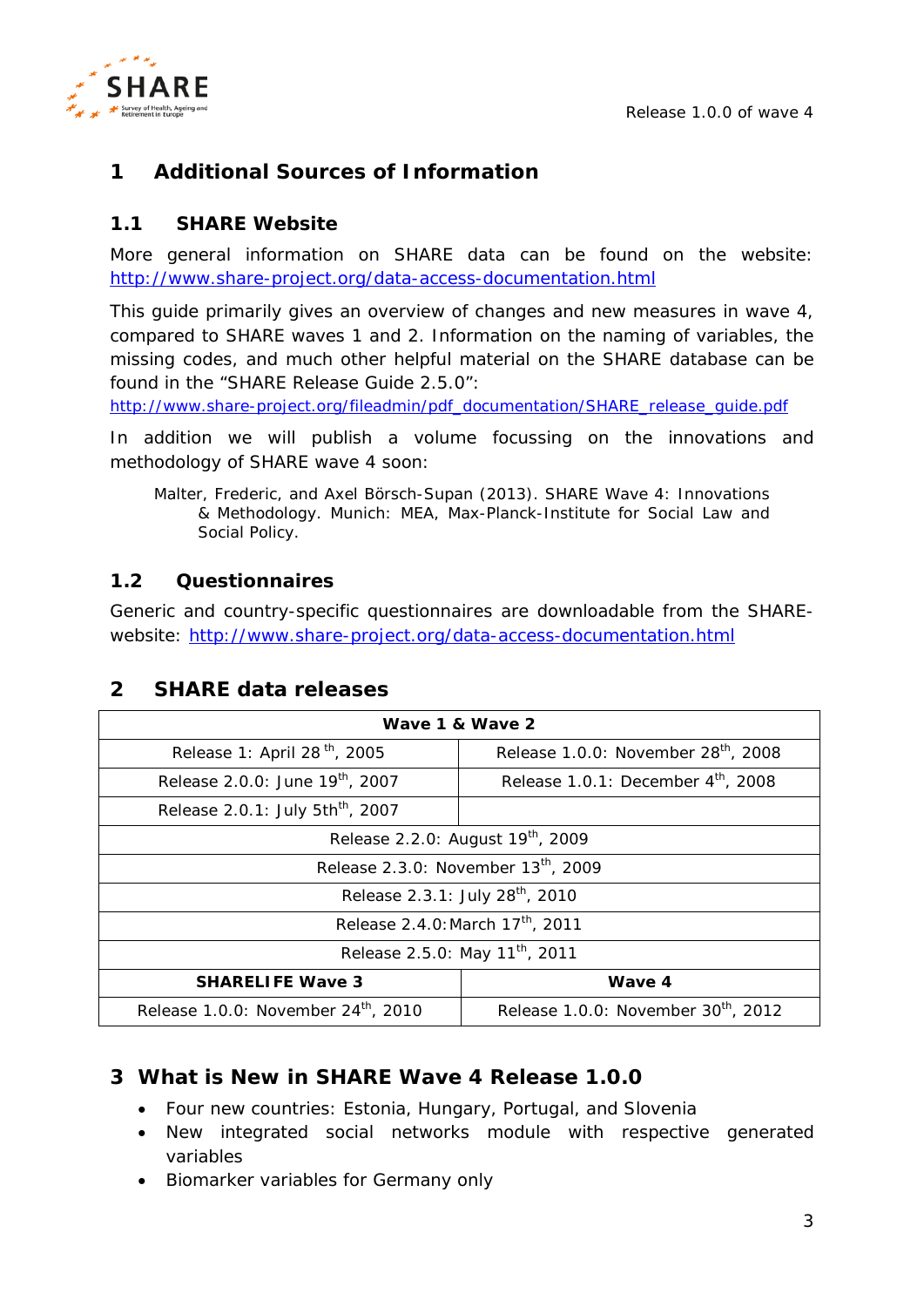

# <span id="page-3-0"></span>**Countries**

In addition to almost all countries that participated in previous waves of SHARE four new countries joined in wave 4: Estonia, Hungary, Portugal, and Slovenia. The overview shows the list of countries, country identifiers, participation in waves, and when the data collection was conducted. The definition of the wave results from the questionnaire version used.

| ID | Country<br>(Short)     | Country               | Wave 1                   | Wave 2                   | Wave 3<br><b>SHARELIFE</b> | Wave 4                   |
|----|------------------------|-----------------------|--------------------------|--------------------------|----------------------------|--------------------------|
| 11 | <b>AT</b>              | Austria               | 2004                     | 2006/07                  | 2008                       | 2011                     |
| 12 | DE                     | Germany               | 2004                     | 2006/07                  | 2008                       | 2011/12                  |
| 13 | <b>SE</b>              | Sweden                | 2004                     | 2006/07                  | 2008                       | 2011                     |
| 14 | <b>NL</b>              | Netherlands           | 2004                     | 2007                     | 2008                       | 2011                     |
| 15 | <b>ES</b>              | Spain                 | 2004                     | 2006/07                  | 2008                       | 2011                     |
| 16 | $\mathsf{I}\mathsf{T}$ | Italy                 | 2004                     | 2006/07                  | 2008                       | 2011                     |
| 17 | <b>FR</b>              | France                | 2004/05                  | 2006/07                  | 2008                       | 2011                     |
| 18 | <b>DK</b>              | Denmark               | 2004                     | 2006/07                  | 2008                       | 2011                     |
| 19 | GR                     | Greece                | 2004/05                  | 2007                     | 2008                       |                          |
| 20 | Cg                     | Switzerland (German)  | 2004                     | 2006/07                  | 2008                       | 2011                     |
| 21 | Cf                     | Switzerland (French)  | 2004                     | 2006/07                  | 2008                       | 2011                     |
| 22 | Ci                     | Switzerland (Italian) | 2004                     | 2006/07                  | 2008                       | 2011                     |
| 23 | <b>Bf</b>              | Belgium (French)      | 2004/05                  | 2006/07                  | 2008                       | 2011                     |
| 24 | Bn                     | Belgium (Flemish)     | 2004/05                  | 2006/07                  | 2008                       | 2011                     |
| 25 | Ih                     | Israel (Hebrew)       | 2005/06                  | $\frac{1}{2}$            | $\overline{\phantom{a}}$   | $\blacksquare$           |
| 26 | la                     | Israel (Arabic)       | 2005/06                  | $\equiv$                 | $\overline{\phantom{0}}$   | $\overline{\phantom{a}}$ |
| 27 | $\mathsf{I}$ r         | Israel (Russian)      | 2005/06                  |                          |                            | $\overline{\phantom{a}}$ |
| 28 | CZ                     | Czech Republic        | $\overline{\phantom{a}}$ | 2006/07                  | 2008                       | 2011                     |
| 29 | PL                     | Poland                | $\overline{\phantom{0}}$ | 2006/07                  | 2008                       | 2011/12                  |
| 30 | IE                     | Ireland               | $\overline{\phantom{a}}$ | 2007                     | $\overline{\phantom{0}}$   |                          |
| 32 | HU                     | Hungary               | $\overline{\phantom{a}}$ | ÷,                       | $\overline{\phantom{a}}$   | 2011                     |
| 33 | PT                     | Portugal              | $\overline{\phantom{a}}$ | $\overline{\phantom{0}}$ | $\overline{\phantom{a}}$   | 2011                     |
| 34 | SI                     | Slovenia              | $\overline{\phantom{a}}$ | $\overline{\phantom{0}}$ | $\overline{\phantom{a}}$   | 2011                     |
| 35 | EE                     | Estonia               |                          | ÷,                       | $\overline{\phantom{0}}$   | 2010/11                  |

#### **Overview: Countries and Language Versions in SHARE Waves 1-4**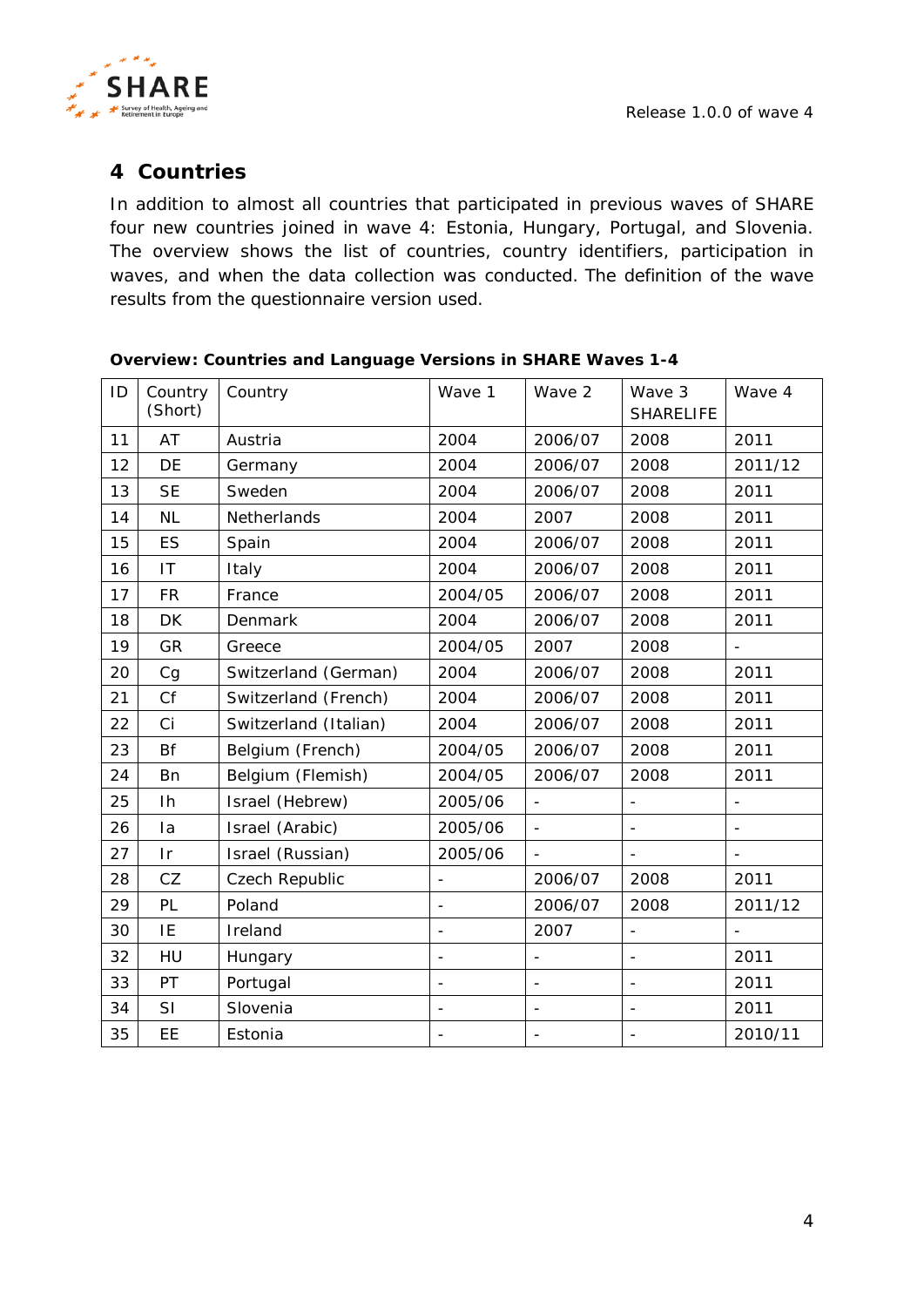

# <span id="page-4-0"></span>**5 Eligibility rules in SHARE wave 4**

### <span id="page-4-1"></span>**5.1 Refreshment Samples/New Countries:**

The target population for the baseline samples consists of *all persons born 1960 or earlier* having their regular domicile in the respective country, together with their current partners/spouses, independent of age. As in wave 2 only one ageeligible member *plus* his/her partner/spouse has been interviewed within a household.

### <span id="page-4-2"></span>**5.2 Longitudinal Sample:**

The target population for the longitudinal survey consists of all original sample members who were interviewed in any previous wave of SHARE and their current partners or spouses (independent of age and independent of their participation in previous waves). If respondents deceased since their last interview, the interviewers try to find a close relative or other proxy informant to conduct an end-of-life interview. Respondents who moved within the country or moved into a nursing home, hospital or other old-age institution have been traced and reinterviewed. But respondents who have been incarcerated or moved abroad were not followed.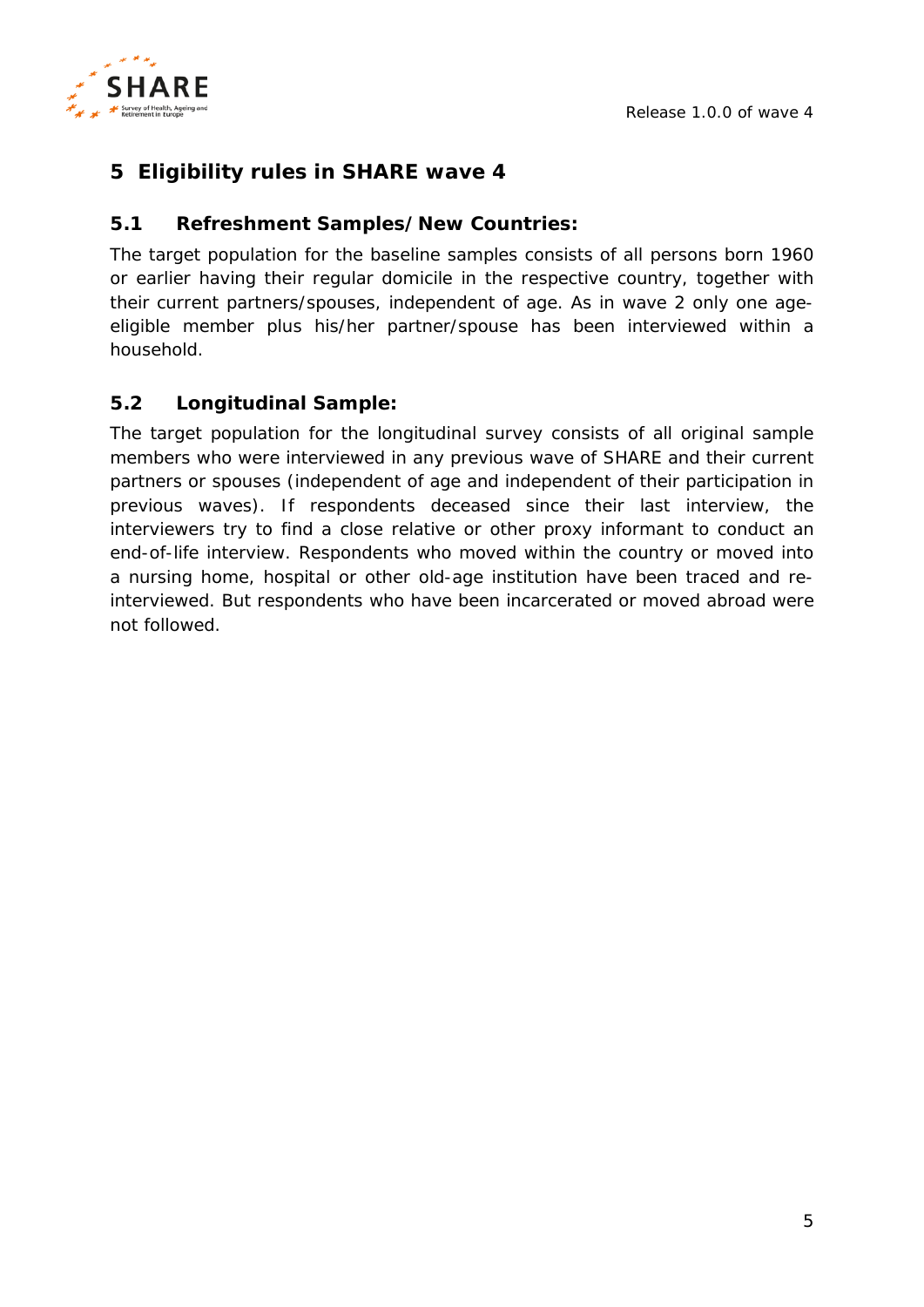

### <span id="page-5-0"></span>**6 Composition of the Data Set and Types of Respondents in SHARE Wave 4**

Please see "SHARE Release Guide 2.5.0" Chapter 6 for general information on this topic and below for changes in wave 4.

[http://www.share-project.org/fileadmin/pdf\\_documentation/SHARE\\_release\\_guide.pdf](http://www.share-project.org/fileadmin/pdf_documentation/SHARE_release_guide.pdf)

### <span id="page-5-1"></span>**6.1 Types of Data in Wave 4**

#### **Overview: Composition of the SHARE Wave 4 Data Set**

| CAPI Data                        |                                                                                                                                              |
|----------------------------------|----------------------------------------------------------------------------------------------------------------------------------------------|
| Coverscreen interview cv_r       | Data on the individual level for all household<br>members, including non-eligible persons<br>and<br>deceased respondents from previous waves |
| Individual CAPI modules          | See also the overview in chapter 6.2                                                                                                         |
| End of life interviews           |                                                                                                                                              |
| Paper and pencil questionnaires  |                                                                                                                                              |
| Drop-off                         | Generic and country specific questions                                                                                                       |
| <b>Generated variables</b>       |                                                                                                                                              |
| <b>ISCED</b> codes for education |                                                                                                                                              |
| Physical and mental health       | Includes generated variables on ten word list<br>learning                                                                                    |
| <b>Biomarker</b>                 | Additional biomarker data available for Germany<br>only                                                                                      |
| Social networks                  |                                                                                                                                              |
| Housing and region               |                                                                                                                                              |
| Imputations                      |                                                                                                                                              |
| Weights                          |                                                                                                                                              |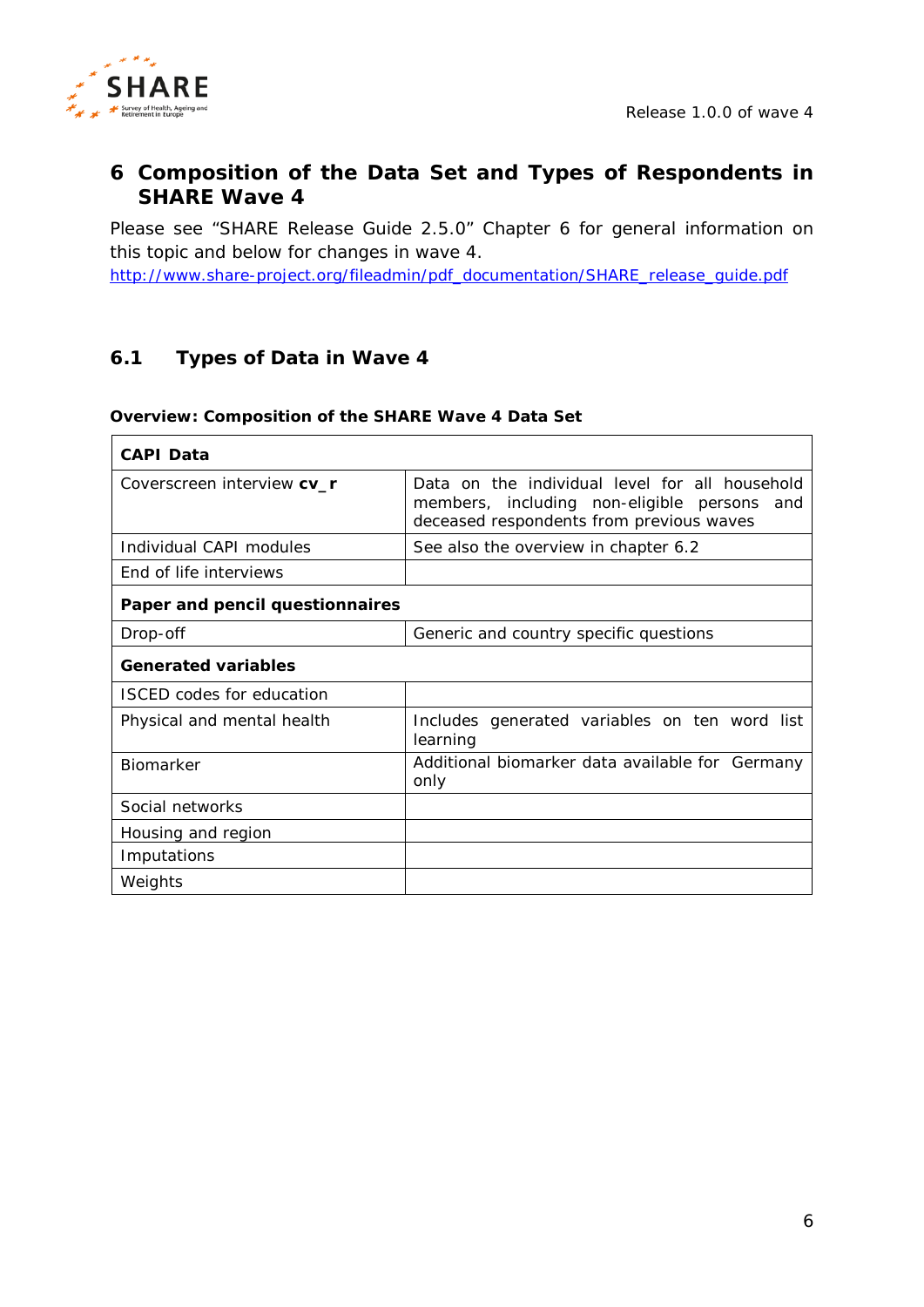

### <span id="page-6-0"></span>**6.2 Types of Respondents in Wave 4**

As in previous waves only selected household members served as special respondents and answered some modules or questions also on behalf of other household members/partners. In wave 4 there is no selected household respondent anymore, but just a financial respondent.

| CAPI<br>Module | Name                                      | All<br>respondents   | Financial<br>respondent | Family<br>Respondent | non-<br>proxy |
|----------------|-------------------------------------------|----------------------|-------------------------|----------------------|---------------|
| $CV_R$         | Coverscreen                               |                      |                         |                      |               |
| DN             | Demographics                              | x                    |                         |                      |               |
| SN             | <b>Social Networks</b><br>(new in wave 4) | x                    |                         |                      | X             |
| <b>CH</b>      | Children                                  |                      |                         | x                    |               |
| PH             | Physical Health                           | x                    |                         |                      |               |
| <b>BR</b>      | <b>Behavioural Risks</b>                  | x                    |                         |                      |               |
| CF             | Cognitive Function                        | X                    |                         |                      | X             |
| MH             | Mental Health                             | x                    |                         |                      | X<br>(partly) |
| HC             | <b>Health Care</b>                        | x                    |                         |                      |               |
| EP             | Employment and<br>Pensions                | x                    |                         |                      |               |
| GS             | <b>Grip Strength</b>                      | X                    |                         |                      | X             |
| PF             | Peak Flow                                 | X                    |                         |                      | X             |
| <b>SP</b>      | Social Support                            | X<br>(partly)        |                         | X<br>(partly)        |               |
| <b>FT</b>      | <b>Financial Transfers</b>                |                      | X                       |                      |               |
| HO             | Housing                                   |                      | X                       |                      |               |
| <b>HH</b>      | Household Income                          |                      | х                       |                      |               |
| CO             | Consumption                               |                      | X                       |                      |               |
| <b>AS</b>      | <b>Assets</b>                             |                      | X                       |                      |               |
| <b>AC</b>      | <b>Activities</b>                         | x                    |                         |                      | X             |
| EX             | Expectations                              | x                    |                         |                      | X             |
| IV             | Interviewer<br>Observations               |                      |                         |                      |               |
| <b>XT</b>      | End-of-Life<br>Interview                  | proxy<br>respondents |                         |                      |               |

#### **Overview: Who Answers What in the CAPI Questionnaire?**

# <span id="page-6-1"></span>**7 Merging the Data**

No changes with respect to previous waves  $\odot$ .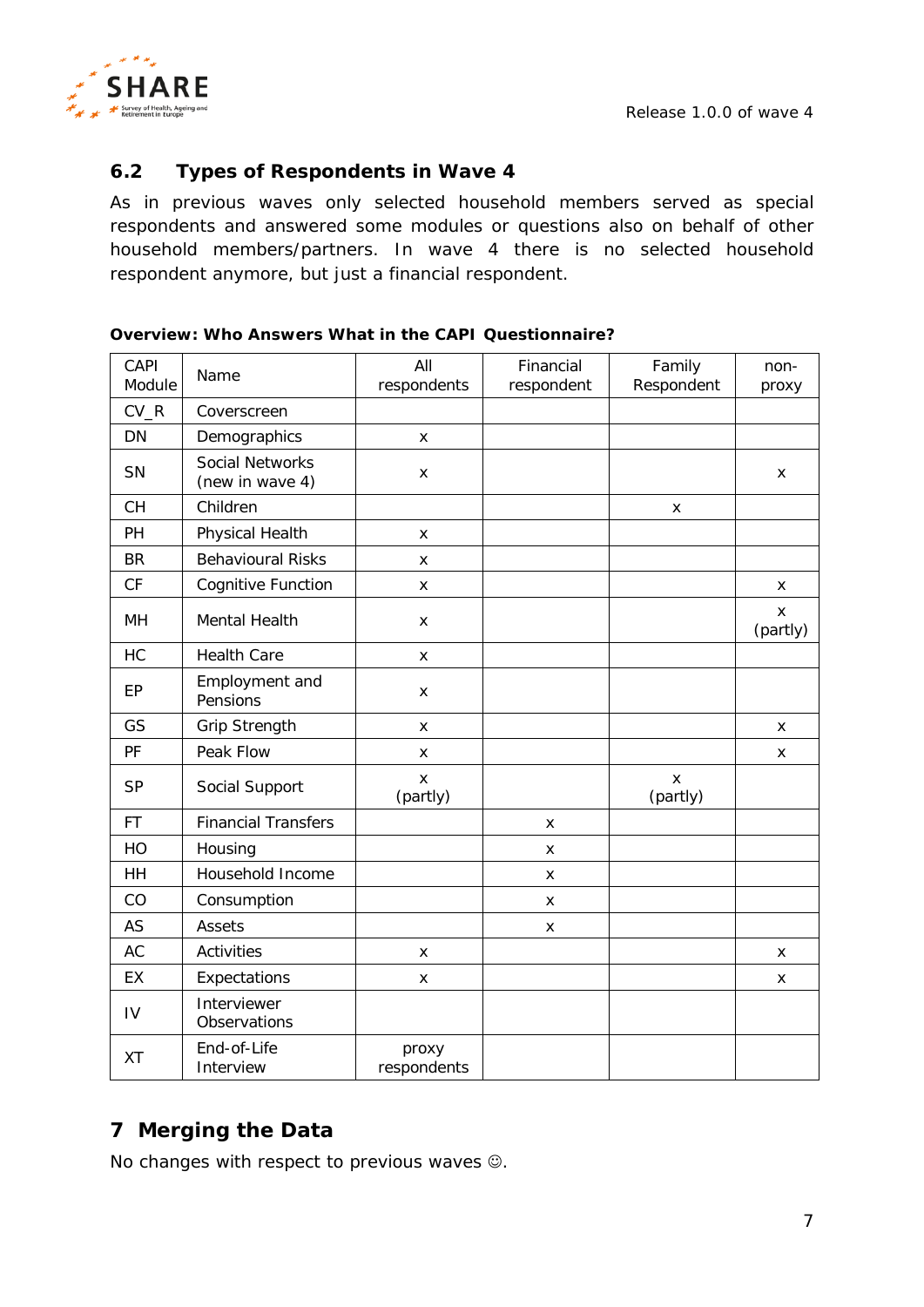*Release 1.0.0 of wave 4*



# <span id="page-7-0"></span>**Self-Completion Questionnaires ("Drop-Off")**

The paper and pencil questionnaire (drop-off) includes generic questions on health and health care. These generic variables have variable names starting with "q". In wave 4 the drop-off questionnaires also include some country specific questions. Country specific variables are named cc\_q<sup>\*</sup>.

# <span id="page-7-1"></span>**Citizenship and Country of Birth Coding**

Citizenship (*dn008*) and country of birth *(dn005)* are coded according to ISO 3166-1 (numeric-3). The list is available from: <http://unstats.un.org/unsd/methods/m49/m49alpha.htm>

The United Nations Statistics Division also provides codes for countries that no longer exist (see the above link). We added few additional codes for additional countries/regions and for respondents with multiple citizenships.

Overview of additional codes for country of birth and citizenship:

- Congo (both) - Stateless - Cypriote-American - EU-Citizenship - Argentinean-Italian - Serbian-Bosnian - Austrian-Italian-Czech - American-Irish - Galicia-Central Europe - Italian-Croatian - Italian-Slovenian - Portuguese-Swiss - Former Territories of German Reich - Former Eastern Territories of German Reich - Kosovo - Minor Asia - Former Netherlands-East Indies - Former Austria-Hungary - Kurdistan (region)
- Borneo-Island
- Chechnya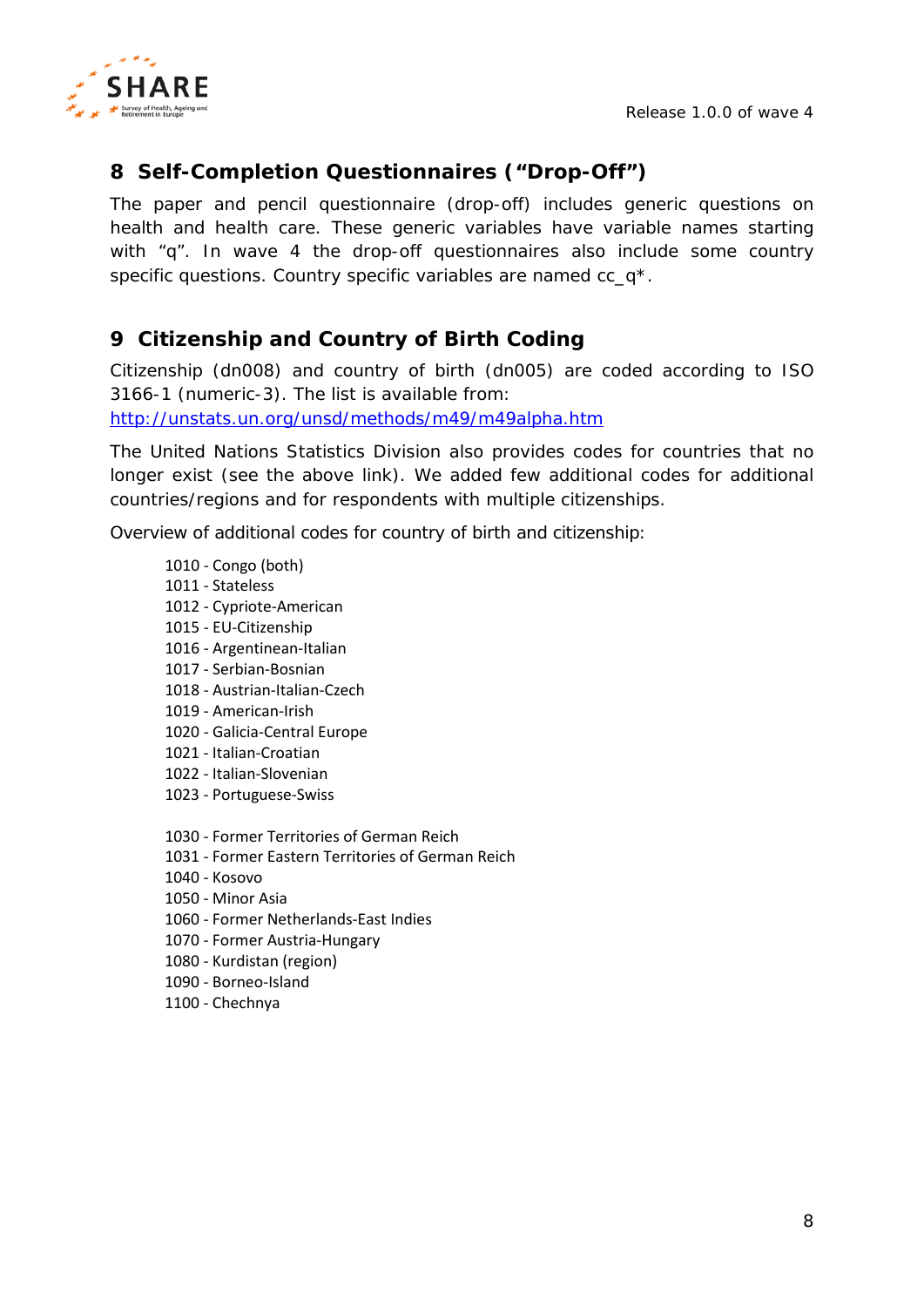

# <span id="page-8-0"></span>**10 CF module: Ten Words List Learning in Wave 4**

As in previous waves the "ten words list learning" test has been conducted with a first trial and a delayed recall. Though, in wave 4 respondents were assigned randomly to one of four sets of "ten words list learning". Thereby a total of eight variables cover the "ten words list learning" items in the wave 4 release data: the variables *cf104tot*, *cf105tot*, *cf106tot* and *cf107tot* refer to the four sets of the "ten words list learning" first trial, whereas the variables *cf113tot*, *cf114tot*, *cf115tot* and *cf116tot* refer to the four sets of the "ten words list learning" delayed recall. This means e.g. that the respective information for respondents who were assigned to the first set of "ten words list learning" (that is *cf104\_Learn1* in the questionnaire), is stored in *cf104tot* and *cf113tot,* for respondents who were assigned to the second set it is *cf105tot* and *cf114tot* and so on.

In addition the generated health module (gv\_health) provides the generated variables *cf008tot* and *cf016tot* to be in line with the respective variables in wave 2. Both variables contain the totals over all four sets of "ten words list learning" in wave 4 for the first trail (*cf008tot*) and the delayed recall (*cf016tot*). Note that both variables can be found in the cognitive function (cf) module in wave 2, but are part of the generated health module (gv\_health) in wave 4. This is due to the fact that these variables have been generated in wave 4 and were not regular CAPI items.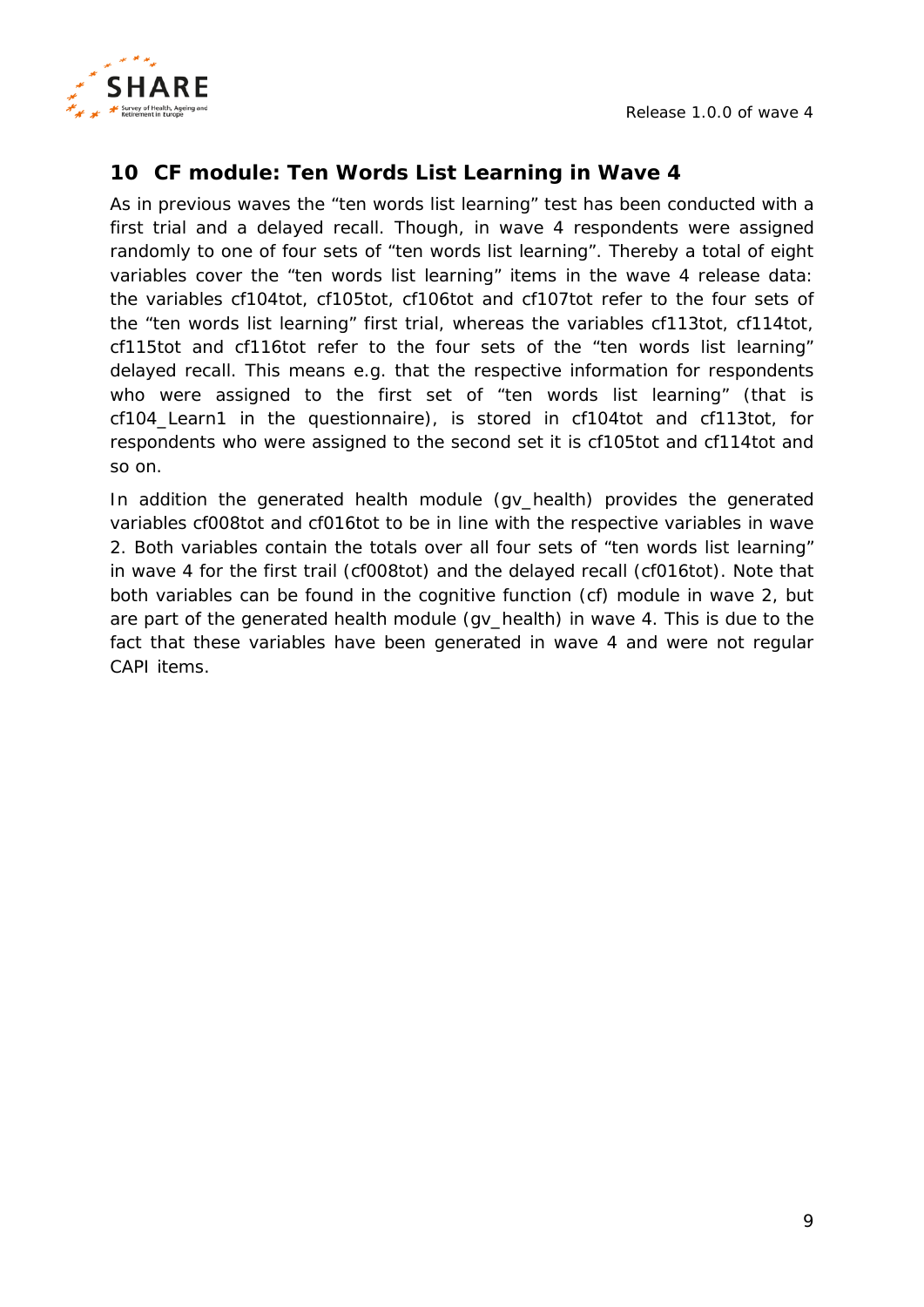

# <span id="page-9-0"></span>**11 SP and FT Module: List of Relations**

In SHARE wave 4 the new social network (sn) module was linked to the social support (sp) and financial transfer (ft) modules, so respondents could indicate for example which social network member provided help. As in wave 2 variables in the social support (sp) and the financial transfer (ft) module refer to a list of relations. In wave 4, information about social network persons has been forwarded and included in this list during the interview. Thus the list of relations in wave 4 consists of up to seven social networks member plus the regular "list of relations"-categories. Therefore the initial coding of these variables is different from previous waves. To maintain comparability between waves the respective categories have been recoded to match the wave 2 coding. Categories referring to social network persons got new codes assigned. In addition four new response options were implemented in the wave 4 list of relations, i.e. categories 34-37 whereas others are not included anymore.

These changes in the wave 4 list of relations affect the following questions (see also wave 4 questionnaire for question wording):

- sp003\_ Who gave you help
- sp009\_ To whom did you give help
- sp015\_ Parents from grandchildren
- sp019\_ To whom given help in this household
- ft003\_ To whom did you provide financial gift 250 or more
- ft010\_ From whom received financial gift 250 or more
- ft017 From whom inherited 5000 or more
- ft027\_ To whom given 5000 or more

They were renamed to accommodate these changes. Variables that refer to social network members get the additional suffix **sn,** e.g. sp019d1sn refers to the first mentioned social networks member. Dummy variables referring to the 'standard' categories of the list of relations get the additional suffix **sp** or **ft** after the loop counter.

Please note that the standard categories of the list of relations do not include all persons that have the respective relation to the respondent. If e.g. a the partner that provided help is mentioned as the first social network member, he or she will not show up in the standard category 'partner' but only as first network member. Network members can be found in the respective questions and loops in the SN module, see chapter [13.1](#page-12-1) on the Social Networks module for more information.

The following overview illustrates the coding and variable naming across waves in the SP and FT module: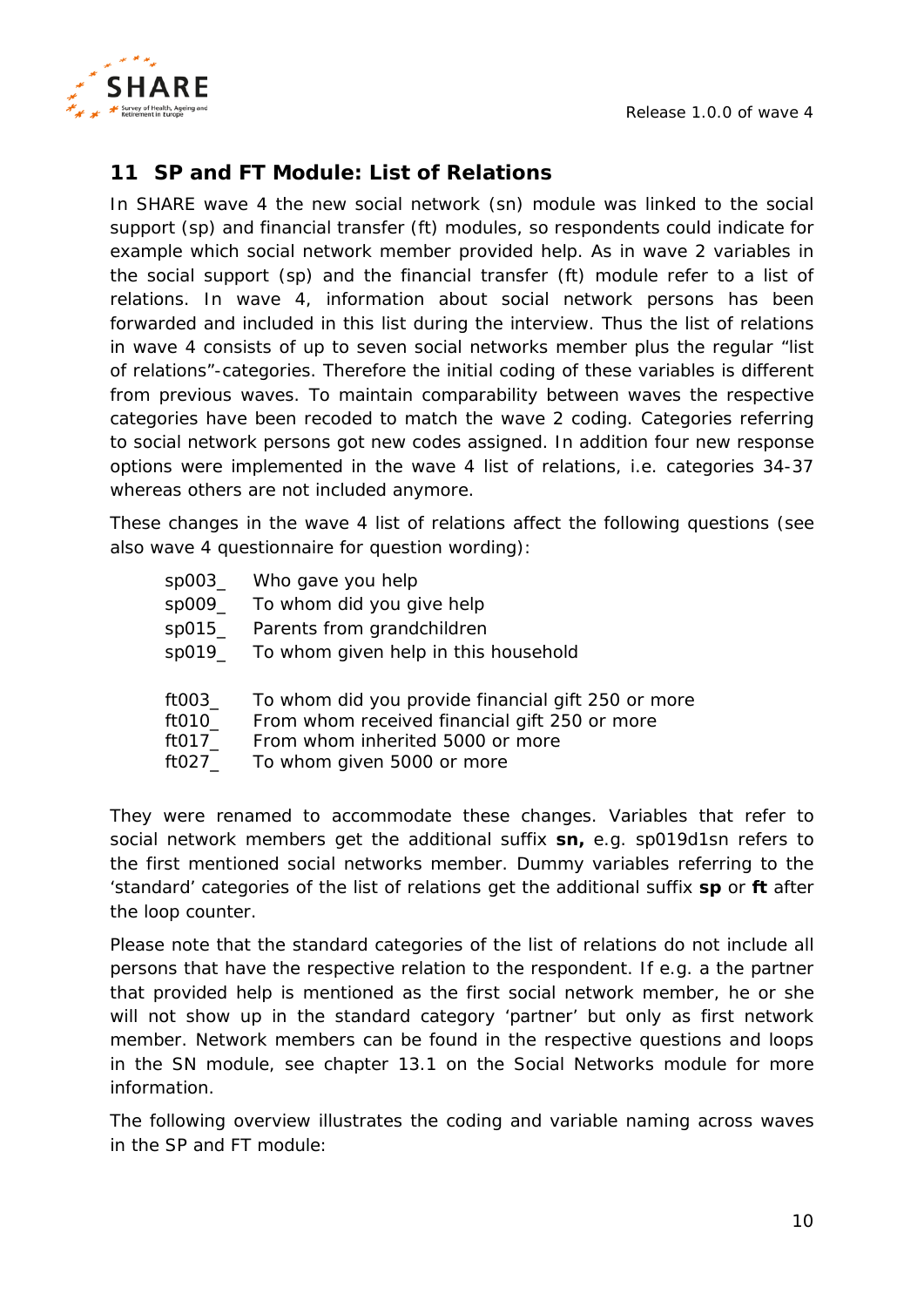

### **Relationship type coding and variable names across waves**

| Value or variable label                 | Wave 1 & 2<br>coding     | Wave 4<br>coding | Wave 1 & 2<br>variable names | Wave 4<br>variable<br>names |
|-----------------------------------------|--------------------------|------------------|------------------------------|-----------------------------|
| social network member1                  |                          | 101              |                              | d1sn                        |
| social network member2                  |                          | 102              |                              | d <sub>2sn</sub>            |
| social network member3                  |                          | 103              |                              | d3sn                        |
| social network member4                  |                          | 104              |                              | d4sn                        |
| social network member5                  |                          | 105              |                              | d5sn                        |
| social network member6                  |                          | 106              |                              | d6sn                        |
| social network member7                  |                          | 107              |                              | d7sn                        |
| spouse/partner                          | 1                        | $\mathbf{1}$     | d1                           | d1sp                        |
| mother                                  | $\overline{2}$           | $\overline{2}$   | d2                           | d <sub>2sp</sub>            |
| father                                  | 3                        | 3                | d <sub>3</sub>               | d3sp                        |
| mother-in-law                           | 4                        | $\overline{4}$   | d4                           | d4sp                        |
| father-in-law                           | 5                        | 5                | d <sub>5</sub>               | d5sp                        |
| stepmother                              | 6                        | 6                | d6                           | d6sp                        |
| stepfather                              | 7                        | 7                | d7                           | d7sp                        |
| brother                                 | 8                        | 8                | d <sub>8</sub>               | d8sp                        |
| sister                                  | 9                        | 9                | d9                           | d9sp                        |
|                                         |                          |                  | d10                          |                             |
| child 1                                 | 10                       |                  |                              |                             |
| child 2                                 | 11                       |                  | d11                          |                             |
| child 3                                 | 12                       |                  | d12                          |                             |
| child 4                                 | 13                       |                  | d13                          |                             |
| child 5                                 | 14                       |                  | d14                          |                             |
| child 6                                 | 15                       |                  | d15                          |                             |
| child 7                                 | 16                       |                  | d16                          |                             |
| child 8                                 | 17                       |                  | d17                          |                             |
| child 9                                 | 18                       |                  | d18                          |                             |
| other child                             | 19                       | 19               | d19                          | d19sp                       |
| son-in-law                              | 20                       | 20               | d20                          | d20sp                       |
| daughter-in-law                         | 21                       | 21               | d21                          | d21sp                       |
| grandchild                              | 22                       | 22               | d22                          | d22sp                       |
| grandparent                             | 23                       | 23               | d23                          | d23sp                       |
| aunt                                    | 24                       | 24               | d24                          | d24sp                       |
| uncle                                   | 25                       | 25               | d25                          | d25sp                       |
| niece                                   | 26                       | 26               | d26                          | d26sp                       |
| nephew                                  | 27                       | 27               | d27                          | d27sp                       |
| other relative                          | 28                       | 28               | d28                          | d28sp                       |
| friend                                  | 29                       | 29               | d29                          | d29sp                       |
| ex-colleague                            | 30                       | 30               | d30                          | d30sp                       |
| neighbour                               | 31                       | 31               | d31                          | d31sp                       |
| ex-spouse/partner                       | 32                       | 32               | d32                          | d32sp                       |
| other acquaintance                      | 33                       |                  | d33                          |                             |
| step-child/your current partner's child | $\overline{\phantom{a}}$ | 34               |                              | d34sp                       |
| minister, priest, or other clergy       |                          | 35               |                              | d35sp                       |
| therapist or other professional helper  |                          | 36               |                              | d36sp                       |
| housekeeper/home health care provider   |                          | 37               |                              | d37sp                       |
| NONE OF THESE                           | 96                       | 96               | dno                          | dno                         |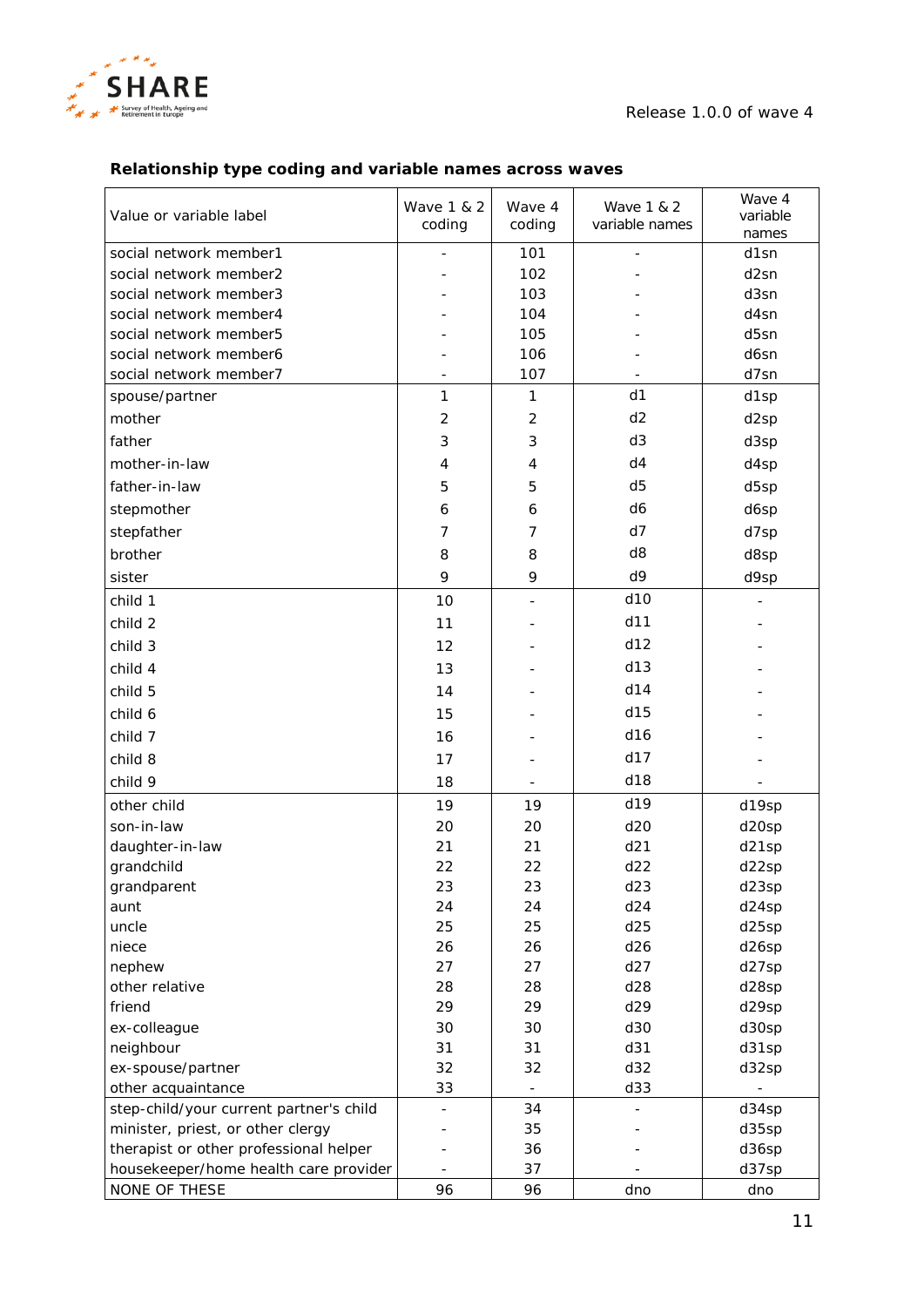

# <span id="page-11-0"></span>**12 EX: Definition of life expectancy target age (ex009\_)**

Question ex009\_ asks baseline respondents on "What are the chances that you will live to be age <fill> or more?" (for longitudinal respondents the question is not asked). The <fill> used in this question is a function of the age of each respondent. Age in turn is computed by subtracting year and month of birth from year and month of interview (note that day is not used). Year and month of interview are defined by filling in the coverscreen/sms part of the interview.

Based on the computed age, the <fill> for ex009\_ is defined as shown here:

| Respondents' age           | Fill in ex009 |
|----------------------------|---------------|
| age $< 65$                 | 75            |
| age $> 65$ and age $< 70$  | 80            |
| age $> 69$ and age $< 75$  | 85            |
| age $> 74$ and age $< 80$  | 90            |
| age $> 79$ and age $< 85$  | 95            |
| age $> 84$ and age $< 95$  | 100           |
| age $> 94$ and age $< 100$ | 105           |
| age $> 99$ and age $< 105$ | 110           |
| age $> 104$                | 120           |

The fill actually used in each interview is stored in the dataset as *ex009age*, while the substantive answers to the question is stored as *ex009\_*. You will find that in the vast majority of cases the fill exactly matches the above procedure.

However, there are two possible scenarios causing the fill to deviate from the rule. While the CAPI software is programmed to adjust age if respondents change e.g. their year of birth in the DN section of the interview (originally year of birth is preloaded from the last interview or collected from the coverscreen respondent), the CAPI will not re-ask ex009\_ in case the interviewer goes back to the DN section and corrects year of birth after ex009\_ was answered. The second scenario is similar. If the country teams or central database management correct demographic information based on interviewer remarks, register information or plausibility checks after the interview is completed, the fill used in ex009\_ might also deviate from the above rule.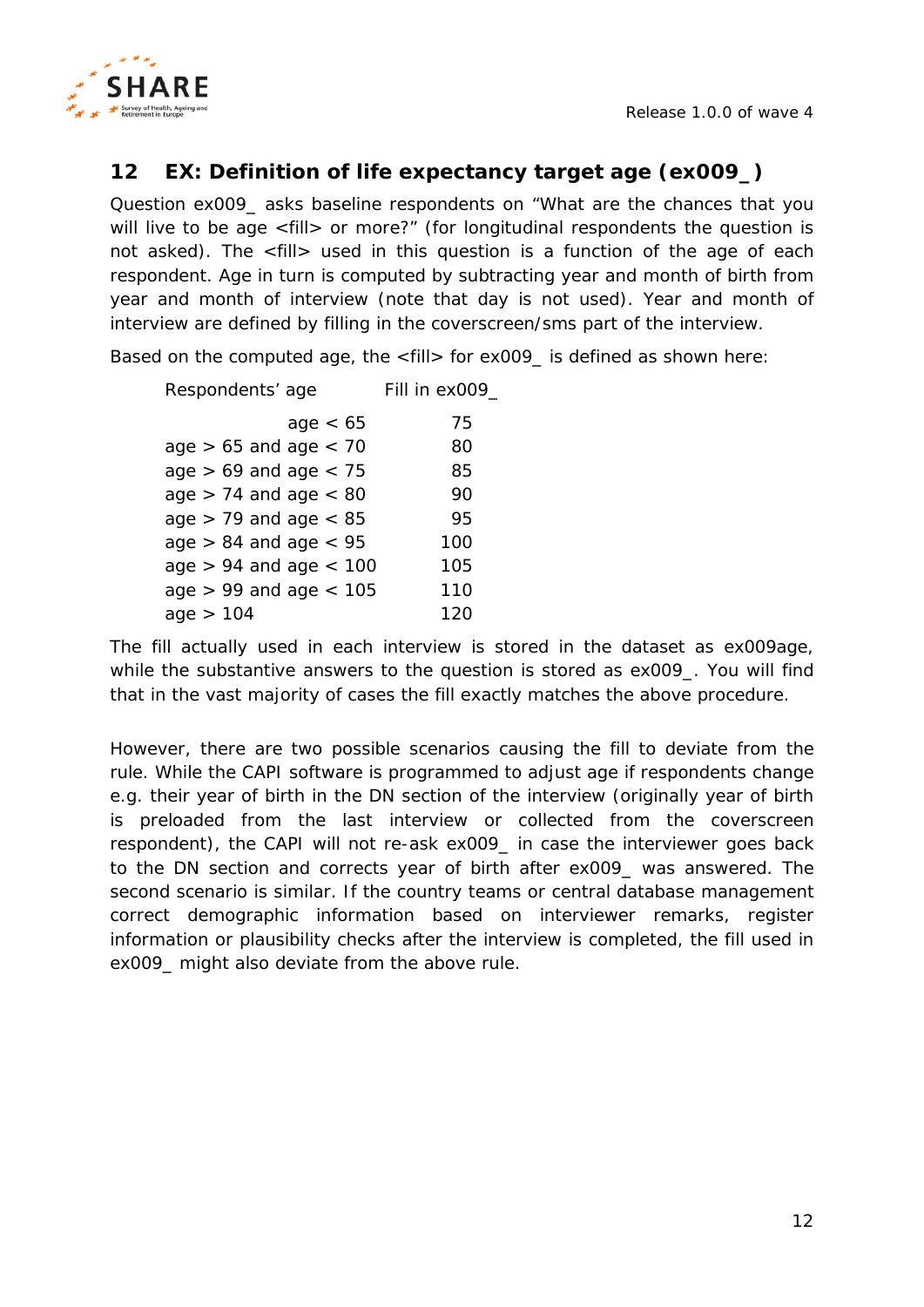

# <span id="page-12-0"></span>**13 Generated Variables**

#### <span id="page-12-1"></span>**13.1 Social Networks**

The social network module (SN) was implemented in the  $4<sup>th</sup>$  wave of SHARE as an innovative means by which to measure the personal social environment. This approach goes beyond the more common role-relational method of measuring social networks which is based mostly on socio-demographic proxies. The new SN model employs a name generator that first identifies the respondent's selfreported meaningful relationships and then obtains the characteristics of the persons named. The information obtained in the SN module is a detailed description of study participants' personal social networks, that is, the persons who they consider to be their confidants.

The module begins with an initial probe; "Over the last 12 months, who are the people with whom you most often discussed important things?" Survey participants were permitted to list up to six names, and one additional name of a person important to them for any reason (i.e. maximum total of seven). The module records the role relationship of each social network member, and obtains information regarding each named person's gender, residential proximity to the participant, frequency of contact and level of emotional closeness of the relationship as perceived by the study participant.

Another innovation in SHARE wave 4 is the linking of information gathered in the SN module with two subsequent survey modules: social support (SP) and financial transfers (FT). The social network member names and role relationships, as provided by the survey respondent in the SN module, appear on the CAPI screen as specific persons with whom personal support or financial resources were exchanged, in addition to the standard role categories of others involved in exchange. This linkage distinguishes between the exchange of money and support within the personal social network of survey respondents and with people not named as confidants.

| <b>Variables</b>                   | <b>Description</b>                        |
|------------------------------------|-------------------------------------------|
| $sn005$ _X                         | Relationship to network person X          |
| $sn005a$ <sub><math>X</math></sub> | Gender of network person X                |
| $sn006$ $X$                        | Geographical distance to network person X |
| $sn007_X$                          | Contact frequency with network person X   |
| $sn009$ $X$                        | Emotional closeness to network person X   |
| sn012 (sn017)                      | Satisfaction with (empty) network         |

| Overview: Central Variables in the New Social Network CAPI Module |  |  |  |  |  |  |
|-------------------------------------------------------------------|--|--|--|--|--|--|
|-------------------------------------------------------------------|--|--|--|--|--|--|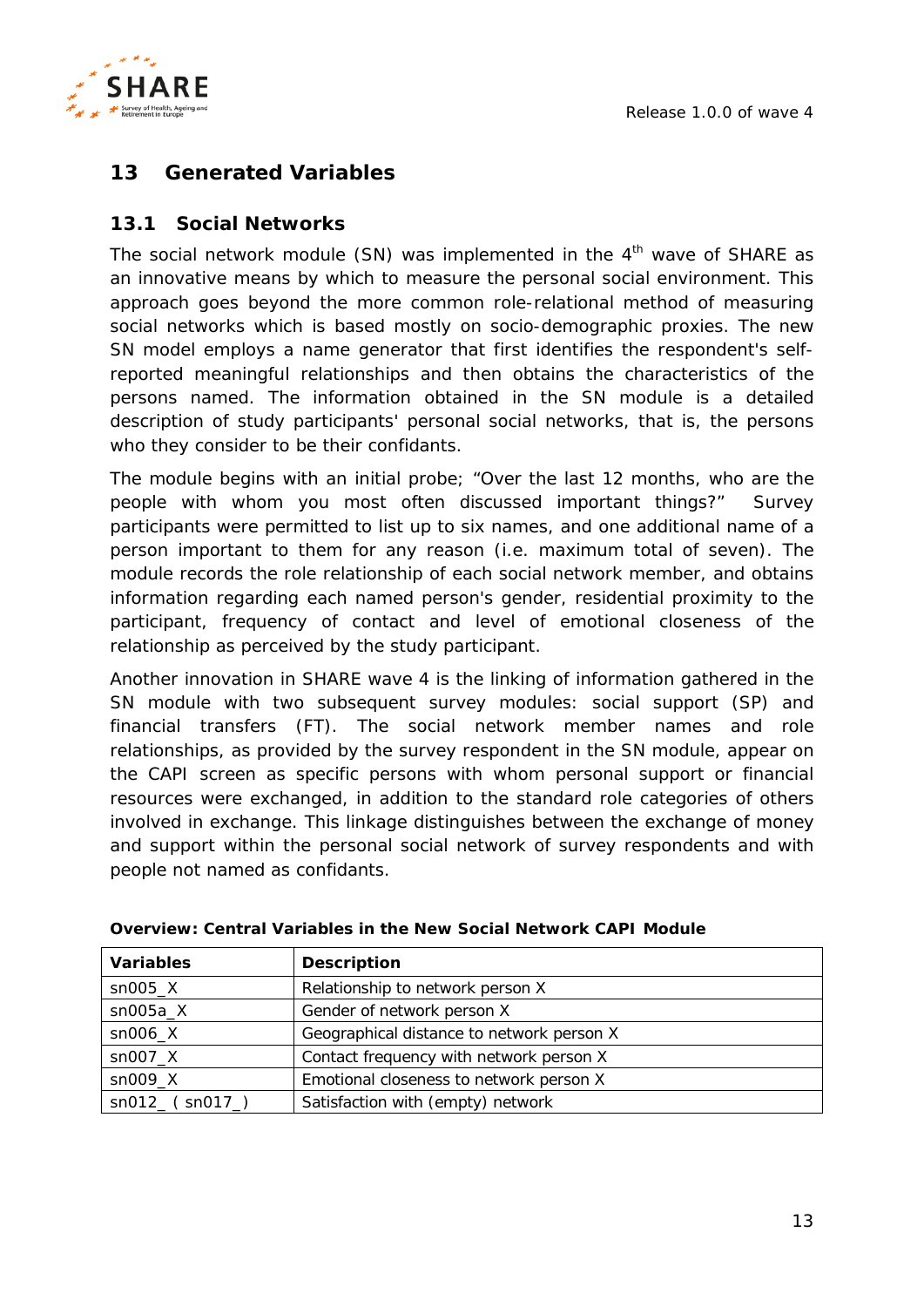

The generated variables module "gv\_networks" stores a total of 96 generated variables. These generated variables combine information from the CAPI SN module and information from the CH, SP, FT and DN module.

| <b>Variables</b>        | <b>Description</b>                                                                      |
|-------------------------|-----------------------------------------------------------------------------------------|
| sizeofsocialnetwork     | Minimum: 0 Maximum: 7                                                                   |
| spousenet*              | Respondent's spouse in social network?                                                  |
| famnet $*$ <sup>1</sup> | Amount/ percentage of family members in a social network                                |
| womennet*               | Amount/ percentage of women in a social network                                         |
| $member*$               | Amount/ percentage of men in a social network                                           |
| children                | Amount/ percentage of children in a social network                                      |
| gchildnet*              | Amount/ percentage of grandchildren in a social network                                 |
| siblingnet*             | Amount/ percentage of siblings in a social network                                      |
| parentnet*              | Amount/ percentage of parents in a social network                                       |
| friendnet*              | Amount/ percentage of friends in a social network                                       |
| formalnet*              | Amount/ percentage of formal helpers in a social network                                |
| othernet*               | Amount/ percentage of other persons in a social network                                 |
| $*prx*$                 | Information on geographical distance to network members                                 |
| *contact*               | Information on contact frequencies with network members                                 |
| $*close*$               | Information on emotional closeness to network members                                   |
| *fin* / *gift* / *care* | Information on given or received financial / personal help to /<br>from network members |
| sn_satisfaction         | Satisfaction with personal network (1-10)                                               |

#### **Overview: Generated Variables from the Social Network Module**

<sup>1</sup> e.g. *famnet* 1 = number of family members; *famnet* 2 = dummy based on *famnet* 1; *famnet3* = percentage of family members in social network.

# <span id="page-13-0"></span>**13.2 Imputations in SHARE Wave 4**

*Author: Giuseppe De Luca Date: November 29, 2012*

SHARE contains a huge amount of detailed information about demographics, physical and mental health, cognitive abilities, social activities, expectations, employment status and incomes, housing and assets, and all these modules of the SHARE interview are affected to some extent by missing data. Imputations allow users to handle the potential bias and the loss of precision generated by missing data problems. Nevertheless, users should be aware of the fact that imputations are not generally the same as missing variable values (Little 1992; Meng 1994; Jones 1996; Horton and Kleinman 2007; Dardanoni et al 2011,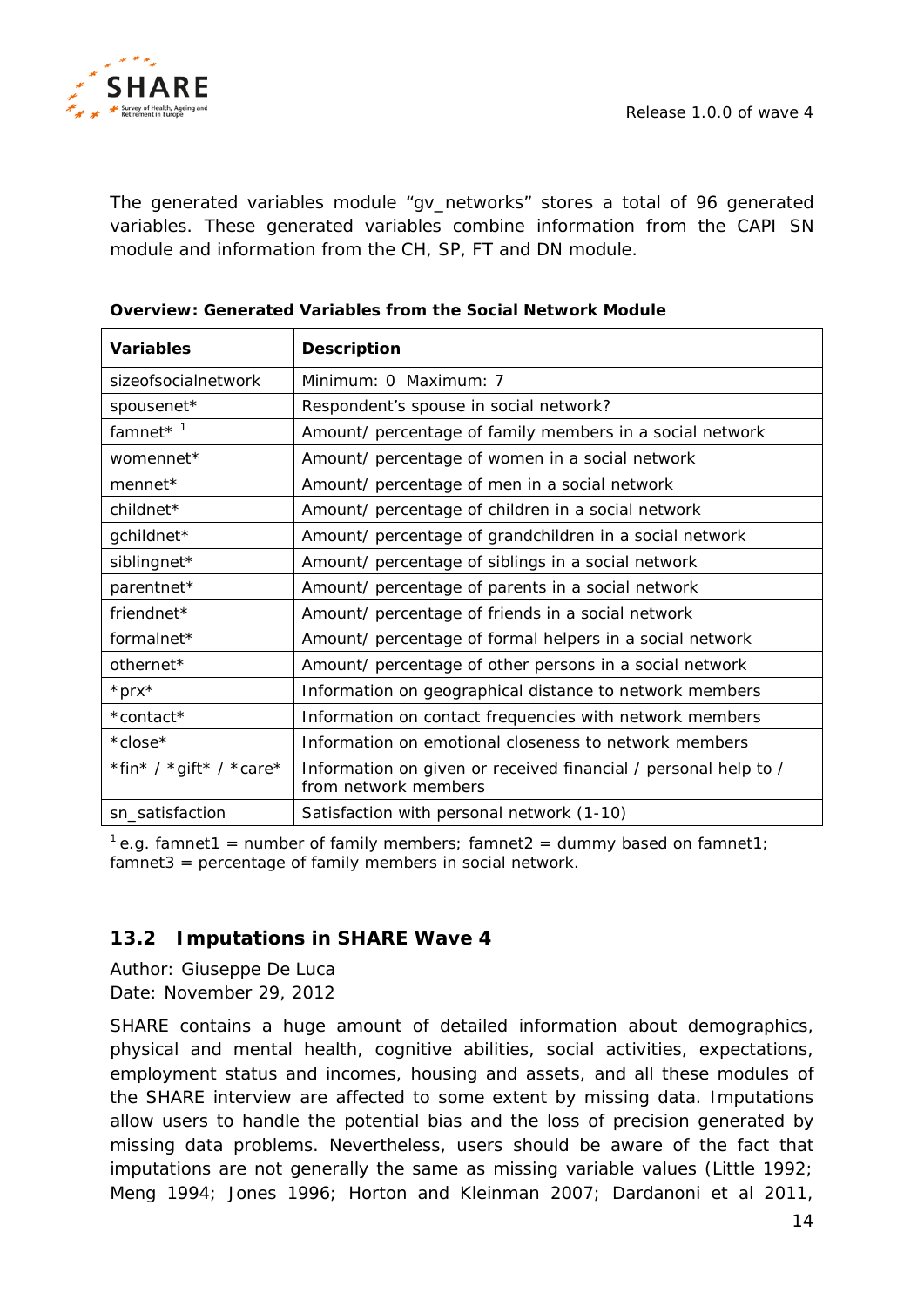

2012). First, if the missing data process is not missing-at-random or the imputation model is incorrectly specified with respect to the true data generating process, then imputations may lead to biased estimates. Second, valid inference requires taking into account the additional variability induced by the imputation process when assessing the precision of our estimators (Rubin 1987).

Like the imputation model used in Release 2.4 of waves 1 and 2 data (Christelis 2011), the imputation model used in Release 1 of wave 4 data relies on the fully conditional specification (FCS) method of van Buuren et al (2006). This is a multivariate iterative procedure which attempts to preserve the correlation structure of the imputed data. Since there are theoretical and computational reasons to limit the set of variables that are jointly imputed through the FCS method, we used this multivariate iterative procedure only for income, expenditure and wealth-related items that are affected by substantial amounts of missing data. Other important survey variables are instead imputed at an early stage by simple hot-deck and some of them are used as fully observed explanatory variables in FCS imputation model. For all imputed variables, we provide 5 (independent) imputations of their missing values to allow the assessment of the additional variability induced by the imputation process. A complete list of the variables imputed in Release 1 of wave 4 data is presented below (see chapter [13.2.2\)](#page-17-0).

#### <span id="page-14-0"></span>**13.2.1 Key features of the SHARE wave 4 imputation model**

Below, we summarize the key features of the imputation model adopted in wave 4 and the most striking differences with respect to the imputation models adopted in the previous waves:

- 1. The new imputation model exploits the information collected in the variable HH017\_ (the one shot monthly total household income question) to provide two alternative measures of total household income, namely versions A and B. Version A (named *thinc*) is obtained by a suitable aggregation of the individual and household income components collected in SHARE. Version B (named *thinc2*) is obtained from HH017\_. These two alternative measures of total household income do not need to coincide for a variety of reasons (e.g. measurement errors). We allow users to decide which of the two measures of total household income is more accurate for their research questions.
- 2. In Release 1 of wave 4 data we treat as missing values both records corresponding to "Don't know" or "Refusal" answers and outlier records that may have an undue effect on survey statistics. For each continuous variable, outliers are identified by symmetrically trimming 2 percent of the observed distribution within each country. This gives us lower and upper bounds for the observations to be imputed.
- 3. As in the previous waves, the imputation model used in the FCS method takes into account the partial information on missing amount items collected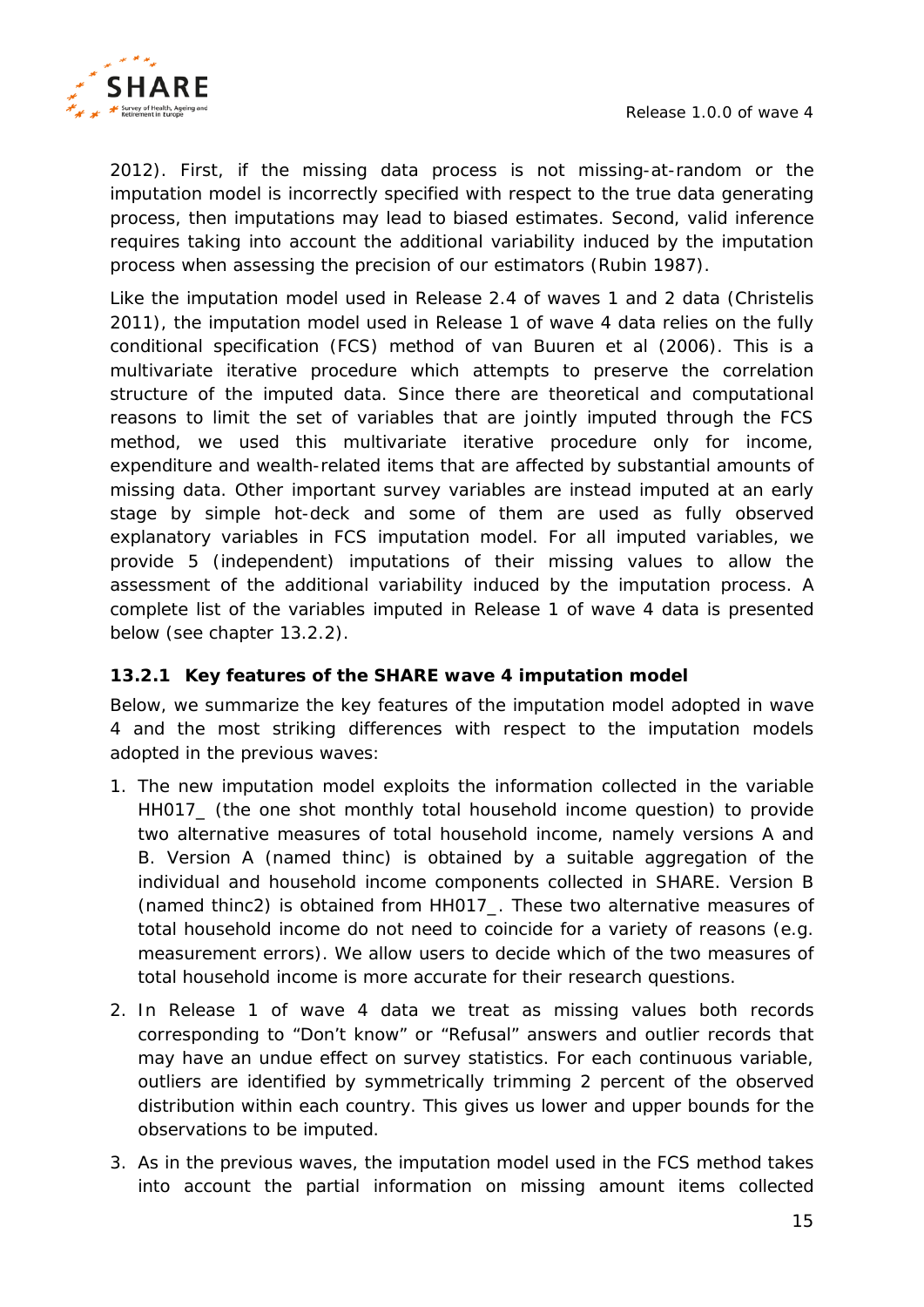

-

through the sequence of unfolding bracket (UB) questions. Point UB information is treated as imputed values, while interval UB information is embedded in the bounds by restricting the range of feasible values placed on missing values.

- 4. To limit the effects of multi-collinearity problems that may arise in the estimation step of our FCS imputation method and the computing time required by this multivariate iterative procedure, the long list of income, wealth and expenditure items collected in SHARE has been aggregated into a considerably smaller subset of homogeneous variables (i.e. from 69 to 23 variables). A description of this aggregation step is given in chapter [13.2.3](#page-20-0) below. Although aggregation is reasonable strategy to reduce the number of variables that are jointly imputed into in the FCS model, it is not exempt from criticisms. On the one hand, it is expected to increase robustness of the FCS model and to reduce undue delays in the release of imputations. On the other hand, we can only provide imputation on the aggregated variables, but not on their components. Notice that an aggregate variable is considered to be missing if any of its components is missing. This is a conservative definition that may lead to substantial amount of missing data on the aggregate variables, but the availability of partial information (i.e. cases where some components of the aggregate are observed and some are not) is always preserved by restricting the corresponding bounds for missing values.
- 5. Unlike the imputation models used in the previous waves, non-responding partners (NRP) are no longer included into the imputation sample. The main reason to include NRP in the imputation samples of the previous waves was to avoid a downward bias in the imputations of total household income (version A). In the new imputation model, this issue is taken in account by directly imputing the sum of individual income components of NRP (see stage 4 of point 6).
- 6. The new FCS imputation process is carried out separately by country and sample type. The sample types considered are people living as singles (sample 1), couples with both partners interviewed (sample 2) and all couples - with and without non-responding partners - (sample 3).<sup>[1](#page-15-0)</sup> We no longer specify separate subsamples for panel and refreshment samples to avoid small imputation samples. The FCS imputation process consists of four stages:
	- 6.1. Stage 1 (singles): we first impute missing data in all income, expenditure and wealth items through the FCS method and then compute generated variables such as total household income (version A), total household expenditure, household real asset, household gross

<span id="page-15-0"></span><sup>&</sup>lt;sup>1</sup> These sample types can be identified through the indicators sample1, sample2, and sample3 included in the imputation database. Households with NRPs and the responding partner of a NRP can be instead identified by the variables htype and p\_nrp, respectively.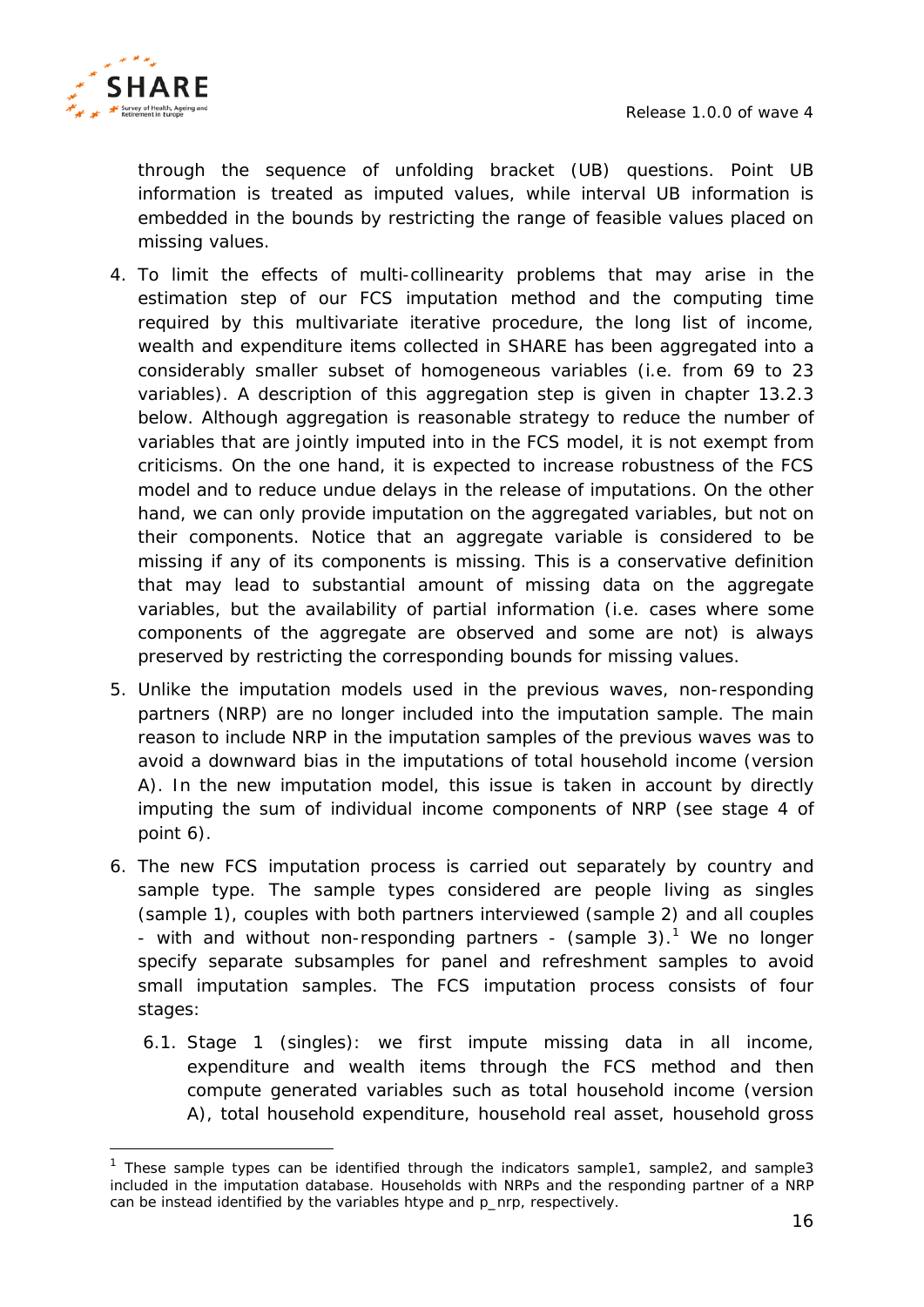

and net financial wealth and household net worth through the sum of their components. As explanatory variables for the imputation of missing data in the various income, expenditure and wealth items we use gender, age, years of education, self-perceived health, number of children, number of chronic diseases, numeracy, employment status and willingness to answer. The imputation of each variable into the system is carried out through a parametric two-part model. First, we model the probability of owning a certain item using a probit model. Then, we model the amount of the item conditional on ownership using a linear regression model. Total household income (version B) is imputed at the end of this stage using as predictors the above set of explanatory variables, plus total household income (version A), total household expenditure and household net worth.

- 6.2. Stage 2 (couples with two responding partners): Same procedure as in Stage 1. The main difference is that the FCS model exploits information about the partner as predictors of the missing values in the various income, expenditure and wealth items.
- 6.3. Stage 3 (all couples with and without NRPs): For the responding partner of a couple with NRP, we first impute missing data in all income, expenditure and wealth items using a FCS method similar to that used in Stage 2. In this case, the FCS model includes only a smaller subset of predictors related to the NRP (namely age and years of education). Individuals belonging to couples with two responding partners are included into the imputation sample, but only as donors (their missing data have been already imputed in Stage 2). After imputing the various expenditure and wealth items, we can compute expenditure and wealth related household aggregates as in Stage 2 since all their components are only recorded for the responding partner by design. The same is not true for total household income (version A) because we still need to account for the individual income components of the NRP (that are not included in the imputation sample). Therefore, we first impute total household income (version B) using explanatory variables related to the respondent and the NRP, total household expenditure and household net worth as predictors. Notice that total household income (version B) is easier to impute than total household income (version A) because we can exploit the UB information provided in the corresponding one-shot question (HH017\_). Finally, we impute total household income (version A) using the explanatory variables related to the respondent and the NRP, total household expenditure, household net worth, and total household income (version B) as predictors. In this case, we also use the sum of the income components imputed so far as a lower bound for the missing values on total household income (version A).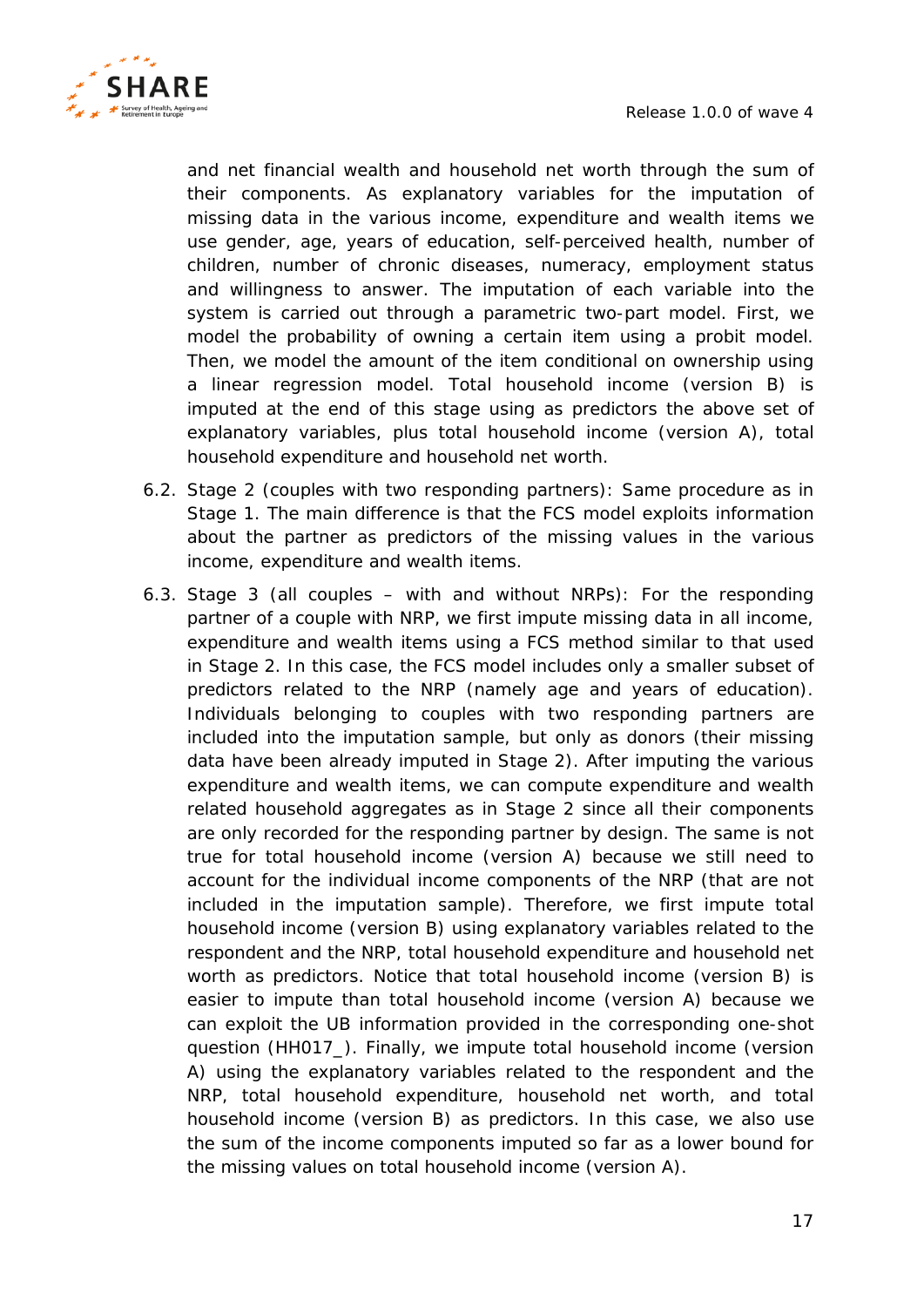

7. The status of each variable in the imputation database is summarized by a flag variable named as varname\_f. A list of all possible values of the flag variables is presented below.

#### *References*

van Buuren, S., J.P.L. Brand, C.G.M. Groothuis-Oudshoorn, and D.B. Rubin (2006), Fully conditional specification in multivariate imputation, *Journal of Statistical Computation and Simulation* 76: 1049 – 1064.

Christelis, D. (2011), Imputation of missing data in waves 1 and 2 of SHARE. *SHARE Working Paper Series*: 1 – 50.

Dardanoni, V., G. De Luca, S. Modica and F. Peracchi (2012), A generalized missing-indicator approach to regression with imputed covariates, *Stata Journal* 12: 1-30.

Dardanoni, V., S. Modica and F. Peracchi (2011), Regression with imputed covariates: A generalized missing-indicator approach, *Journal of Econometrics* 162: 362-368.

Horton, N., and K. Kleinman (2007), Much ado about nothing: A comparison of missing data methods and software to fit incomplete data regression models. *The American Statistician* 61: 79 – 90.

Jones, M. (1996), Indicator and stratification methods for missing explanatory variables in multiple linear regression. *Journal of the American Statistical Association* 91: 222 – 230.

Little, R.J.A. (1992), Regression with missing X's: A review. *Journal of the American Statistical Association* 87: 1227–1237.

Meng, X.L. (1994), Multiple-imputation inferences with uncongenial sources of input, *Statistical Science* 9: 538 – 558.

Rubin D.B. (1987), Multiple imputation for nonresponse in surveys, John Wiley & Sons, New York.

#### <span id="page-17-0"></span>**13.2.2 List of variables included in the imputation database**

Note: The variables listed below are imputed either by simple hot-deck or jointly in the fully conditional specification system. A variable is imputed using simple hot-deck imputation if the prevalence of missing values for an item is

- lower than 5% for the entire sample (all wave 4 observations) *and*
- lower than 10% for the country specific samples.

This implies that the list of variables to be jointly imputed in the system is country and possibly subsample specific.

| Variable name | <b>Description</b>        |
|---------------|---------------------------|
| pidcom        | Person ID                 |
| implicat      | Implicat number           |
| hhidcom4      | Household ID wave 4       |
| country       | Country identifier        |
| language      | Language of questionnaire |
| htype         | Household type            |
| fam_resp      | Family respondent         |
| fin_resp      | Financial respondent      |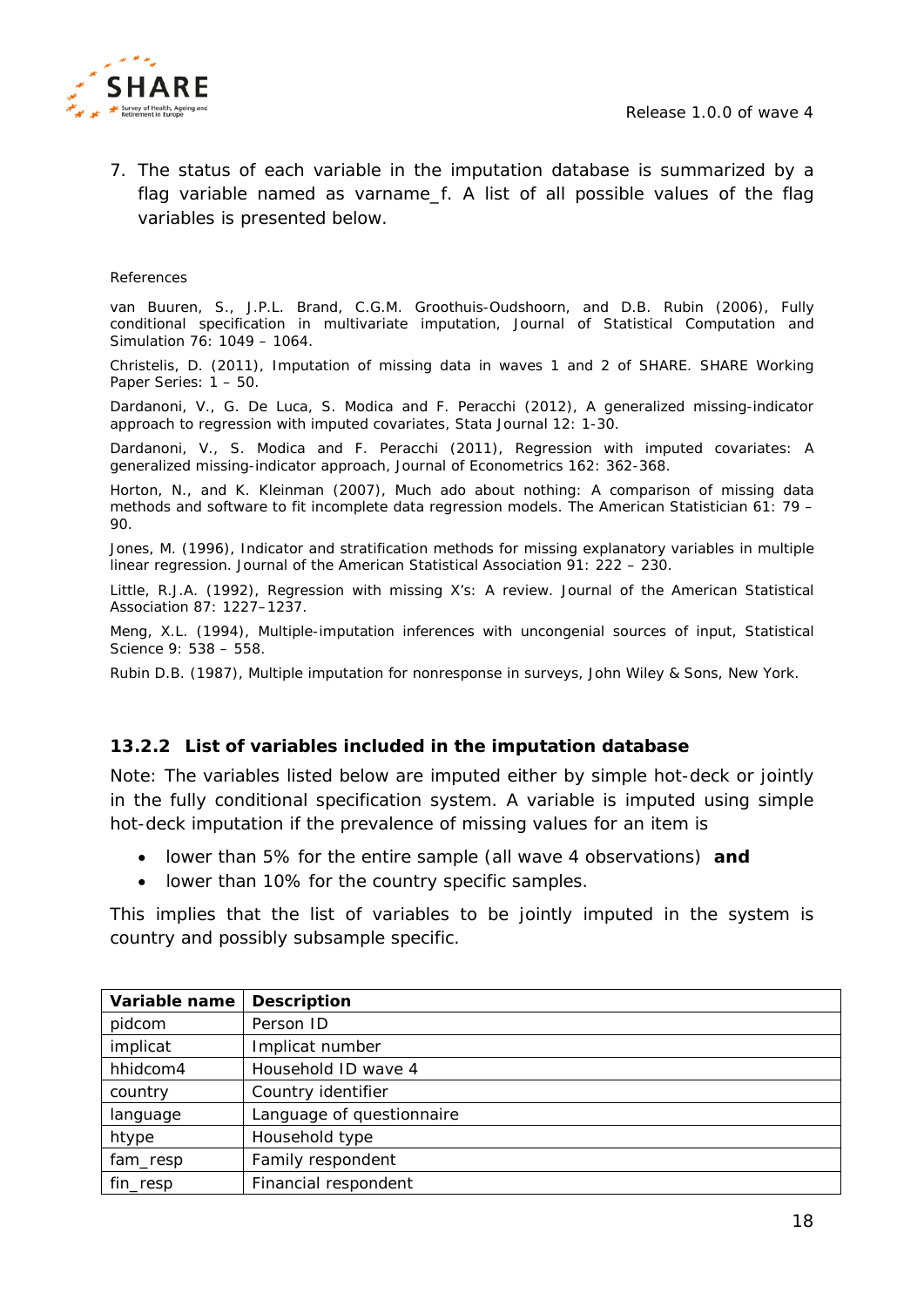

*Release 1.0.0 of wave 4*

| hou_resp    | Household respondent                                |
|-------------|-----------------------------------------------------|
| excrate     | Exchange rate                                       |
| nursinghome | Living in nursing home                              |
| hhsize      | Household size                                      |
| single      | Single                                              |
| couple      | Couple                                              |
| idcouple    | Couple ID                                           |
| partner     | Partner in the couple                               |
| p_nrp       | Partner of non-responding partner                   |
| sample1     | Imputation sample for single                        |
| sample2     | Imputation sample for couples 2R                    |
| sample3     | Imputation sample for all couples                   |
| ydip        | Earnings from employment                            |
| yind        | Earnings from self-employment                       |
| ypen1       | Old age & early retirement pensions                 |
| ypen2       | Disability, unemployment, survivor and war pensions |
| yreg        | Other regular payments                              |
| ylsum       | Lump sum payments                                   |
| rhre        | Rent and home-related expenditures                  |
| home        | Value of main residence                             |
| mort        | Mortgage on main residence                          |
| ores        | Value of other real estate - Amount                 |
| ysrent      | Income from rent or sublet                          |
| yaohm       | Income from other household members                 |
| fahc        | Food at home consumption                            |
| fohc        | Food outside home consumption                       |
| hprc        | Home produced consumption                           |
| bacc        | <b>Bank accounts</b>                                |
| bsmf        | Bond, stock and mutual funds                        |
| slti        | Savings for long-term investments                   |
| vbus        | Value of own business                               |
| sbus        | Share of own business                               |
| car         | Value of cars                                       |
| liab        | <b>Financial liabilities</b>                        |
| yibacc      | Interest income from bank accounts                  |
| yibsmf      | Interest income from bond, stock and mutual funds   |
| thinc       | Total household income - version A                  |
| thinc2      | Total household income - version B                  |
| thexp       | Total household expenditure                         |
| hrass       | Household real assets                               |
| hgfass      | Household gross financial assets                    |
| hnfass      | Household net financial assets                      |
| hnetw       | Household net worth                                 |
| gender      | Gender                                              |
| age         | Age in 2010                                         |
| age_p       | Age of partner in 2010                              |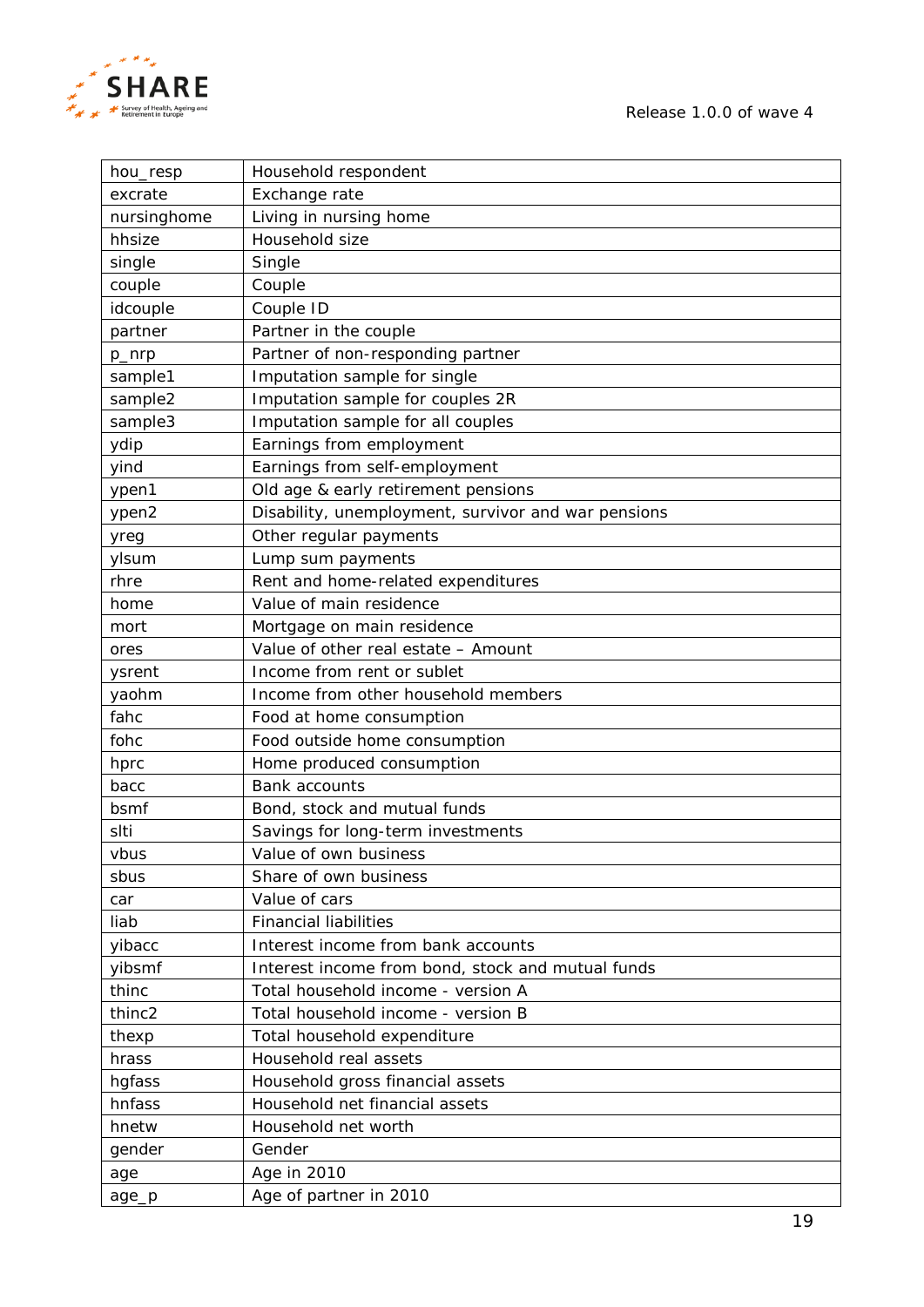

*Release 1.0.0 of wave 4*

| yeduc     | Year of education                                        |  |  |
|-----------|----------------------------------------------------------|--|--|
| yeduc_p   | Year of education of partner                             |  |  |
| sphus     | Self-perceived health - US scale                         |  |  |
| mstat     | Marital status                                           |  |  |
| child     | Number of children                                       |  |  |
| gchild    | Number of grandchildren                                  |  |  |
| gali      | Limitation with activities                               |  |  |
| chronic   | Number of chronic deseases                               |  |  |
| symptoms  | Number of symptoms                                       |  |  |
| bmi       | Body mass index                                          |  |  |
| weight    | Weight                                                   |  |  |
| height    | Height                                                   |  |  |
| mobility  | <b>Mobility limitations</b>                              |  |  |
| adl       | Limitations with activities of daily living              |  |  |
| iadl      | Limitations with instrumental activities of daily living |  |  |
| esmoked   | Ever smoked daily                                        |  |  |
| drinking  | More than 2 glasses of alcohol almost everyday           |  |  |
| phactiv   | Physical inactivity                                      |  |  |
| meals     | Number of meals every day                                |  |  |
| orienti   | Score of orientation in time test                        |  |  |
| memory    | Score of memory test                                     |  |  |
| wllft     | Score of words list learning test - trial 1              |  |  |
| wllst     | Score of words list learning test - trial 2              |  |  |
| fluency   | Score of verbal fluency test                             |  |  |
| numeracy1 | Score of first numeracy test                             |  |  |
| numeracy2 | Score of second numeracy test                            |  |  |
| eurod     | EURO depression scale                                    |  |  |
| doctor    | Seen/Talked to medical doctor                            |  |  |
| hospital  | In hospital last 12 months                               |  |  |
| thospital | Times being patient in hospital                          |  |  |
| nhospital | Total nights stayed in hospital                          |  |  |
| sn_num    | Number of people within social network                   |  |  |
| sn_sat    | Satisfaction with social network                         |  |  |
| cjs       | Current job situation                                    |  |  |
| pwork     | Did any paid work                                        |  |  |
| empstat   | Employee or self-employed                                |  |  |
| lookjob   | Looking for job                                          |  |  |
| rhfo      | Received help from others (how many)                     |  |  |
| ghto      | Given help to others (how many)                          |  |  |
| ghih      | Given help in the household (how many)                   |  |  |
| rhih      | Received help in the household (how many)                |  |  |
| gfg       | Number of given financial gifts 250 or more              |  |  |
| rfg       | Number of received financial gifts 250 or more           |  |  |
| otrf      | Owner, tenant or rent free                               |  |  |
| perho     | Percentage of house owned                                |  |  |
| fdistress | Household able to make ends meet                         |  |  |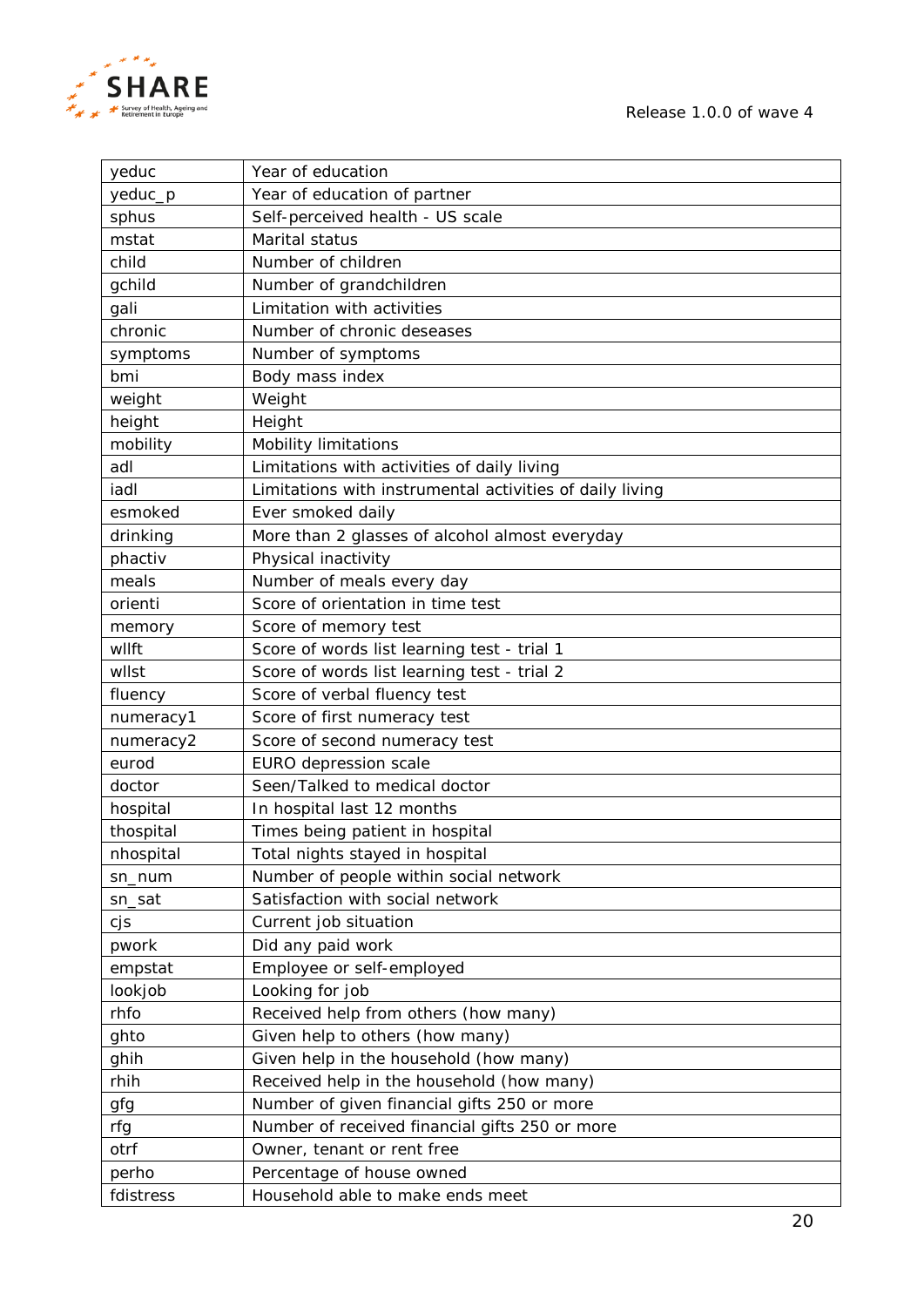

| lifesat | Life satisfaction                   |
|---------|-------------------------------------|
| lifehap | Life happiness                      |
| naly    | Number of activities last year      |
| saly    | Satisfied with no activities        |
| willans | Willingness to answer               |
| clarif  | Respondent asked for clarifications |
| undersq | Respondent understood questions     |
| hnrsc   | Help needed to reed show-cards      |

# <span id="page-20-0"></span>**13.2.3 Description of the Aggregation Step**

| <b>Aggregate Variables</b>                                             | <b>Definition</b>                                                                                                                                                                                                                                                                                                                                                                                                                                                                   |
|------------------------------------------------------------------------|-------------------------------------------------------------------------------------------------------------------------------------------------------------------------------------------------------------------------------------------------------------------------------------------------------------------------------------------------------------------------------------------------------------------------------------------------------------------------------------|
| Old age and early retirement<br>pensions (yapen1)                      | Public<br>$(pen1)$ ,<br>old<br>pension<br>public<br>old<br>age<br>age<br>supplementary pension (pen12), private old age pension<br>(pen8), private old age pension<br>from a second job (pen15), private old age pension from a                                                                                                                                                                                                                                                     |
|                                                                        | third job (pen16), public early retirement pension (pen2),<br>and private early retirement pension (pen9).                                                                                                                                                                                                                                                                                                                                                                          |
| Disability, unemployment,<br>survivor and war pensions<br>$(yapen2)$ : | Public disability insurance pension or sickness benefits<br>(pen3), secondary public disability insurance pension or<br>sickness benefits (pen13), private disability insurance<br>pension (pen10), public long-term insurance payments<br>(pult), unemployment benefit or insurance (pen4), public<br>survivor pension from partner (pen5), secondary public<br>survivor pension from partner (pen14), private survivor<br>pension from partner's job (pen11), war pension (pen7). |
| Other regular payments<br>(yareg):                                     | Regular life insurance payments (reg1), regular payments<br>from private annuity or personal pension (reg2), regular<br>payments from alimony (reg3), regular payments from<br>charities (reg4), regular payments from long-term care<br>insurance (reg5).                                                                                                                                                                                                                          |
| Lump sum payments (ylsum):                                             | Lspen1, Ispen2, Ispen3, Ispen4, Ispen5, Ispen7, Ispen8,<br>Ispen9, Ispen10, Ispen11, Ispen12, Ispen13, Ispen14,<br>Ispen15, Ispen16, Ispult, Isreg1, Isreg2, Isreg3, Isreg4,<br>Isreg5.                                                                                                                                                                                                                                                                                             |
| Rent and home-related<br>expenditures (rhre):                          | (rentc)<br>Amount<br>paid<br>and<br>other<br>home-related<br>rent<br>expenditures (ocsc).                                                                                                                                                                                                                                                                                                                                                                                           |
| Income from rent or sublet<br>(ysrent):                                | Income from sublet (ysub) and income from rent of real<br>estate (yrent).                                                                                                                                                                                                                                                                                                                                                                                                           |
| Income from other household<br>members (yaohm):                        | Other household members' net income (yohm), and other<br>household Members' net income from other sources (yohb).                                                                                                                                                                                                                                                                                                                                                                   |
| Bond, stock and mutual funds<br>(bsmf):                                | Government/corporate bonds (bond), stocks (stoc), mutual<br>funds (mutf).                                                                                                                                                                                                                                                                                                                                                                                                           |
| Savings for long-term<br>investments (slti):                           | Individual<br>retirement accounts from respondent<br>(ira)<br>from<br>$(ira2)$ ,<br>individual<br>retirement<br>accounts<br>partner<br>contractual saving (cont), and whole life insurance holdings<br>$(lins)$ .                                                                                                                                                                                                                                                                   |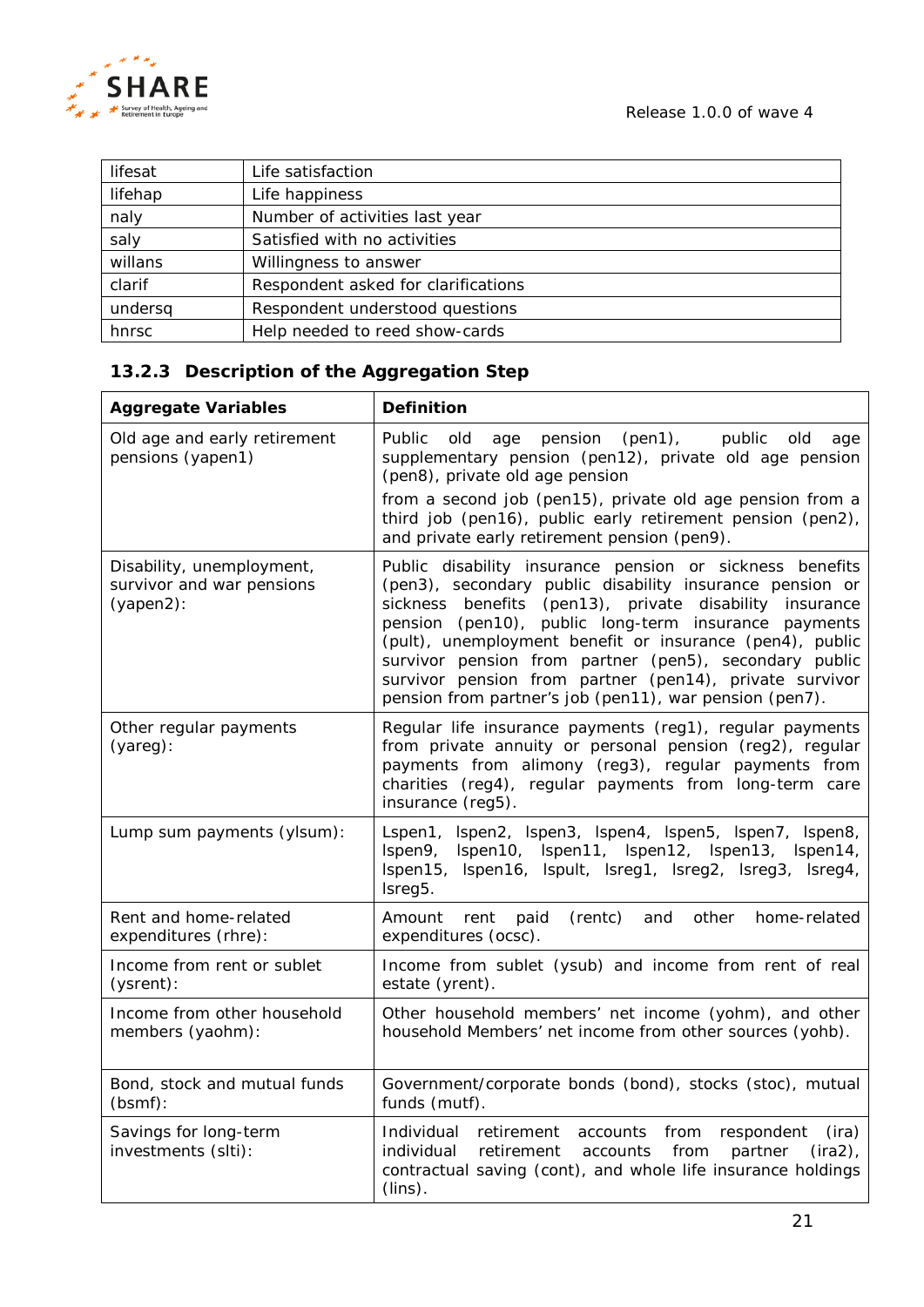

# <span id="page-21-0"></span>**13.2.4 Value of Flag Variables in the Imputations Module**

| Varname_f      | Label                   | <b>Description</b>                                                                 |
|----------------|-------------------------|------------------------------------------------------------------------------------|
| -99            | "Missing by design"     | (because of skip patterns in the questionnaire)                                    |
| 1              | "Not designed<br>resp"  | Missing is due to survey design                                                    |
| $\overline{2}$ | "No<br>ownership"       | No declared ownership                                                              |
| 3              | "Regular obs."          | Regular observation                                                                |
| 4              | "Imp: ub<br>point"      | Imputation based on specific declared amounts<br>in the unfolding brackets routing |
| 5              | "Imp: ub<br>range"      | Imputation is based on unfolding brackets range<br>information                     |
| 6              | "Imp: ub<br>incomplete" | Imputation is based on unfolding brackets partial<br>information                   |
| $\overline{7}$ | "Imp: ub uniformative"  | Unfolding brackets uninformative                                                   |
| 8              | "Imp:<br>ownership"     | Ownership has been imputed                                                         |
| 9              | "Imp:<br>amount"        | Imputed amount                                                                     |
| 10             | "Imp: outlier LB"       | Imputed value if lower than LB                                                     |
| 11             | "Imp: outlier UB"       | Imputed value if lower than UB                                                     |
| 12             | "Imp:<br>aggregate"     | Imputation of the corresponding aggregate<br>variable, see chapter 13.2.3          |
| 13             | "Imp: NRP"              | (only for thinc)                                                                   |
| 14             | "Imp: missing<br>value" | (only for explanatory variables imputed ex-ante<br>by hot-deck                     |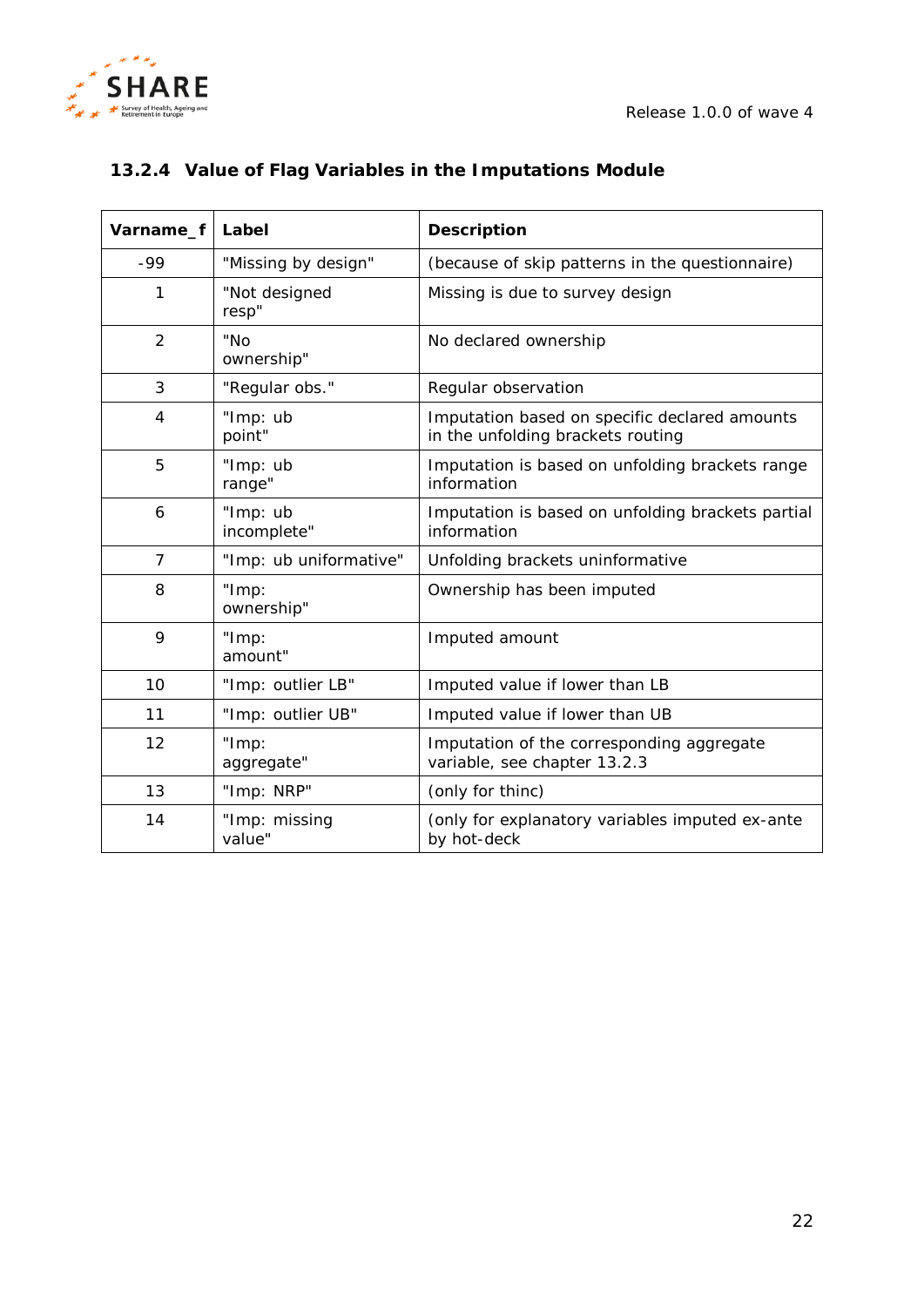

# <span id="page-22-0"></span>**13.3 NUTS**

As in previous waves the Nomenclature of Territorial Units for Statistics (NUTS) is used to indicate in which territorial unit the household is located. In wave 4 these variables are named *nuts1\_2010*, *nuts2\_2010* and *nuts3\_2010*, whereas the *2010* suffix is referring to the NUTS classification of 2010. Depending on the country-specific privacy legislations, not all NUTS level are provided for every country.

NUTS 2010 are only available for the refreshment samples and new countries. For panel cases, please use the NUTS variables stored in the datasets of previous waves. Be aware that the NUTS codes of previous waves might be different, due to a different NUTS classification being at use at the time of sampling.

# <span id="page-22-1"></span>**13.4 Biomarker**

From the first wave on, SHARE combined self-reports on health with two physical performance measurements, namely grip strength and walking speed. Additionally, respondents reported their height and weight. In wave 2, SHARE added peak-flow and chair stand to the questionnaire programme. In wave 3 (SHARELIFE) grip strength was the only physical measurement included in the questionnaire. In wave 4, the physical measurements included grip strength, peak-flow, self-reported height and weight as well as a completely *new set of biomarkers that were measured in the German part of the study*.

The new measures include:

- *Measured Height:* (in addition to the self-reported height of the respondents): Allows validating the self-reported height and thus enhances the accuracy of the computed body mass index (BMI).
- Measured Waist Circumference: Allows the computation of the height-towaist-ratio (HTWR), which is an indicator for the distribution of body fat.
- *Blood Pressure*: Allows identifying respondents with high blood pressure. BMI, HTWR, and blood pressure serve as indicators for the risk of developing cardiovascular diseases.
- *Dried Blood Spots (DBS)*: If written consent has been given by the respondent, the DBS are collected on a filter card by pricking a respondent's finger with a lancet. The DBS include information on total cholesterol, C-reactive protein (CRP, which is a marker for inflammations in the body), and HbA1c (which is a measure for blood sugar levels over the last 120 days). Both CRP and total cholesterol are associated with the development of cardio-vascular diseases, whereas HbA1c allows us to identify respondents who have diabetes.